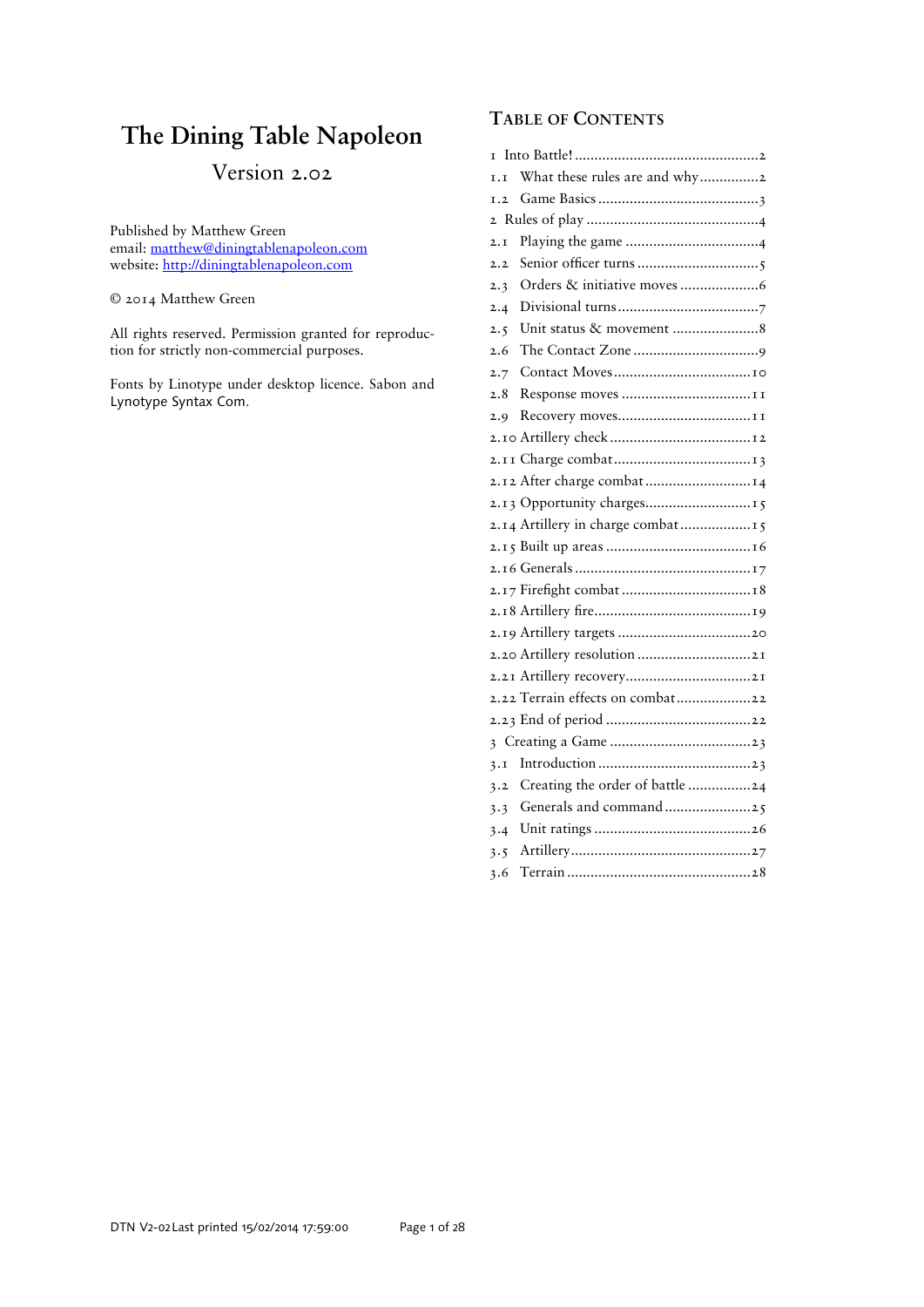# 1 INTO BATTLE!

# 1.1 WHAT THESE RULES ARE AND WHY

# *1.1.1 Grand tactics on a dining table*

These rules are designed to simulate battles of the Napoleonic era, and the preceding wars of the French Revolution, using model soldiers, as a war game. You should be able to get a decent sized game onto a dining table. Now it's true that this will be a stretch for the bigger battles featuring the Napoleon himself on a table 3 foot by 6 foot. But such a table should suffice for smaller battles, and those fought on compact terrain – which includes the climactic battle of Waterloo. But Wagram or Leipzig will take a larger playing area – and more than two players.

The focus of the rules is what is often referred to as "grand tactics", though this is not an expression that would have been understood at the time. This means looking at how a commanding general disposed of his corps and divisions in battle. This term distinguishes this art from "strategy", which concerns the wider campaign, and how the battle came to be fought, and ordinary "tactics" which is how the infantry battalions, cavalry squadrons and artillery batteries sought to get an advantage over each other.

In these rules, we do not worry whether the battalions are deployed in column or line, choose to hold their fire until the last minute, and so on. The basic units are the infantry or cavalry brigade, and are represented by single bases.

# *1.1.2 Time and motion*

This puts the rules in a very similar place to such rules as *Grande Armée* or *Volley & Bayonet*. So why did I see the need for a different set of rules? What do these rules do differently?

Firstly the game has a very careful focus on historical simulation. Battles should unfold in a very similar way to their historical originals, and historical outcomes should be amongst the range of possible game outcomes – with all game outcomes being historically plausible. Don't the other rule systems do this? That is clearly their intent, though in many cases this gets overwhelmed by the need to produce a rip-roaring, entertaining game.

More importantly, opinions differ as to what is historically plausible. This set of rules build on my views, which will be contentious in some cases. The particular challenge that I wanted to tackle is creating a more realistic ebb and flow of battle. Most wargames consist of a frenetic series of attacks, with little time for more time consuming tactics, such as artillery bombardment and skirmish attacks. The result should be a game where build-up and preparation are balanced with cut and thrust. A bit like chess, per-

haps – though unlike chess, chance plays a big role. It is important to reflect a realistic level of the friction and luck that occurs in battle, not least in systems of command and control.

# *1.1.3 That's entertainment!*

So if we want the rules to be historically faithful, and we want to include some of the slower moving elements of a Napoleonic battle, what happens to entertainment and playability? Be assured that these rules have been play tested on gamers who do not have time to pore over detailed rules, and want a game that keeps flowing and is entertaining.

This is a very good discipline for a games designer. I firmly believe that complexity is the lazy route to realism. Simplifying rules forces you to go back to the history books and work out what was really important. These rules have been kept as simple as possible. The game can be played without off-table bookkeeping – though some things can be moved from the tabletop to paperwork if players prefer it that way.

# *1.1.4 House of cards*

One innovation that it is worth warning readers about is the use of playing cards instead of dice for most items where chance variation is simulated. Cards are quick to use, handle complexity better and do not present a danger to the miniatures. The use of traditional cards should not detract from the period feel either – they would have been very familiar to people at the time. Clausewitz even compared the command elements of warfare to a game of cards.

# *1.1.5 This version*

This version concludes the v2.0 series (probably), designed to support my Vitoria game and scenario. It is not the version that we used to play the game, but includes a number of amendments and error corrections that arose from the playing of that game. However it avoids more radical design changes which would need more play testing.

The Dining Table Napoleon is a work in progress. This version is perfectly workable, and achieves what I want better than other sets of rules. But they need to be better before I feel the project is concluded. The next phase will be v2.1 (or even  $V_3$  if the changes are radical), through which some more far-reaching changes will be worked through.

Meanwhile any interested gamer is welcome to try them out, and offer feedback via the website. Commercial exploitation, however, requires my permission.

*Matthew Green*  January 2014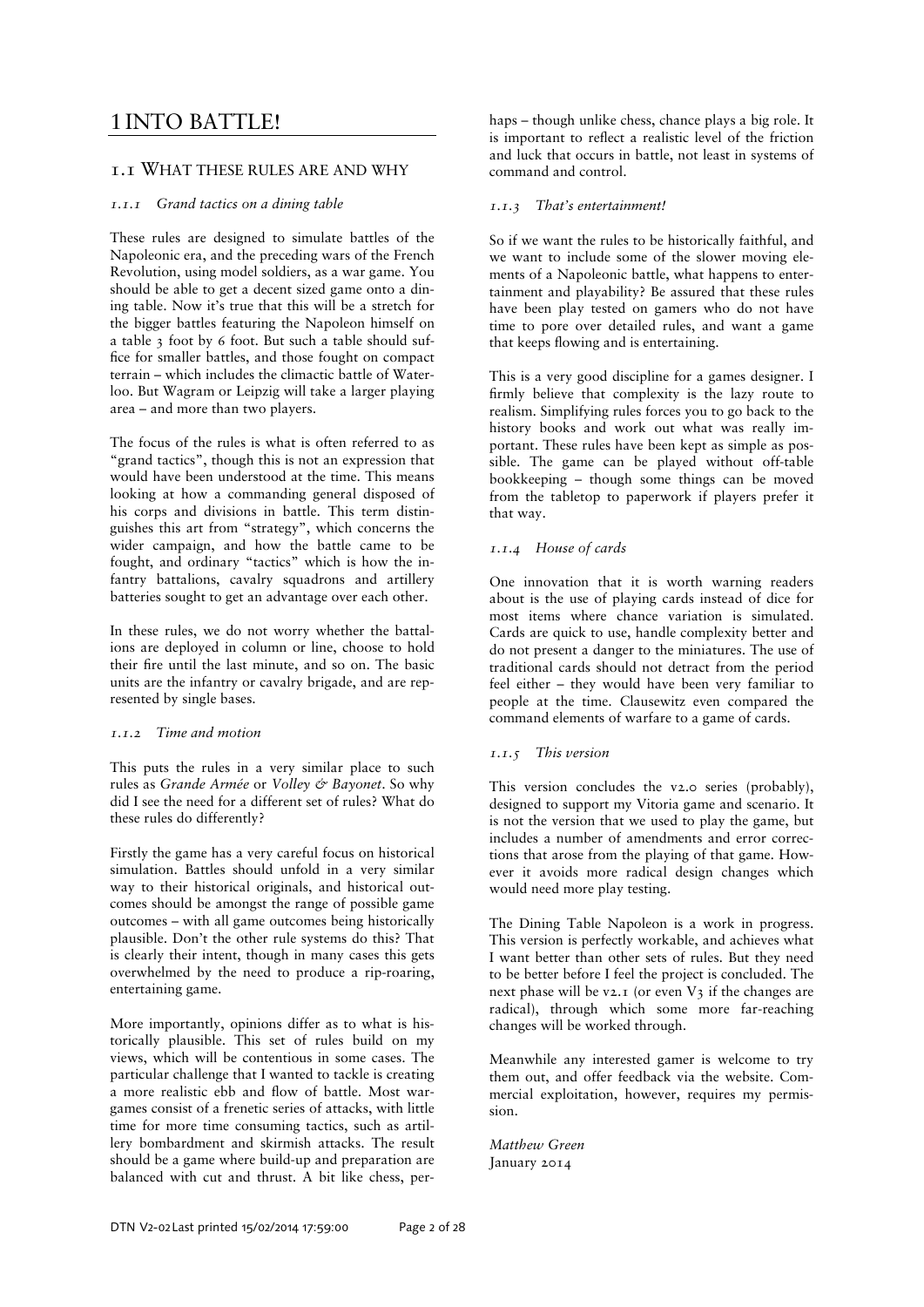# 1.2 GAME BASICS

# *1.2.1 Space and time scales*

These rules are drafted with a standard distance scale of one inch  $(T'')$  to 200 paces or 150m (extended to 200m in the Vitoria game). Though I prefer to use the metric system, inches are very convenient on the wargames table. This scale suits figure sizes up to 15mm (which is the scale I use personally). There is, of course, nothing stopping players varying this scale to suit their preferences.

Each game period represents approximately 30 minutes of elapsed time. Naming each period after an actual time of day, e.g. 9.30 a.m., will help to give the game more of the feel of a simulation.

Units comprise strength points (SPs). One SP comprises a variable number of infantry or cavalry, depending on unit quality. Artillery units have 2 SPs and represent 12 medium or light guns, or 8 heavies.

# *1.2.2 Units and bases*

Units are represented by bases. For infantry or cavalry these should be 50mm (2″) wide; artillery should be 25-30mm wide. All should be 25-30mm deep. This is a departure from the square bases used by *Grande Armée* or *Volley & Bayonet*, but this makes the game much more workable in confined spaces. If there is plenty of space, you can get by with the deeper bases – this is what we did for the Vitoria game.

It helps also to have limber models for the artillery, 25-35mm deep, though this is not practical if the artillery is already mounted on 50mm deep bases.

Each unit of infantry represents a starting strength of 1,800 to 3,600 men – usually a brigade; each cavalry unit up 800 men for small skirmish cavalry units – usually a regiment; or 800 to 1,600 men for a battle cavalry unit, usually a brigade.

In addition there are various grades of leader. Recommended base sizes are summarised as follows:

| Infantry/cavalry unit | 50mm $\times$ 25/30mm       |
|-----------------------|-----------------------------|
| Artillery unit        | $25/30$ mm $\times$ 25/30mm |
| Divisional General    | $25mm \times 25mm$          |
| Senior General        | $30$ mm $\times$ 30mm       |
| Headquarters          | $30$ mm $\times$ 30mm       |

# *1.2.3 Other equipment*

You will need the following:

- *Rulers marked in inches*
- *Some D6 dice along with one or two D8, D10, and D12 dice, depending on HQ ratings*
- *At least one deck of ordinary playing cards with two Jokers. One per player would be a convenience.*
- *A plentiful supply of appropriate tokens to represent Command Points (CPs) with a small receptacle to hold them for each HQ.*
- *A supply of counters, "order chits" to show Move, Action, Regroup or Break Off orders.*
- *Some markers to show:* 
	- *Defend or Rapid movement status*
	- <sup>-</sup> Artillery fatigue (against firing artillery units)
	- *Artillery targets (it helps to distinguish those for howtizers and heavy guns from others).*

# *1.2.4 Use of playing cards*

It does not matter how many packs are in use, but they should be reshuffled frequently, especially after Kings, Aces or Jokers are drawn. Aces play low.

# *1.2.5 Labels and rosters*

You will need to identify units and generals, and keep a record of their strength, and of the units' or generals' characteristics. This can all be done on a unit label, displayed on the back of the unit, and hit markers to show losses.

A lot of players don't like visible labels, though. In this case a simple identification label can be placed underneath the base, and all the extra information, including losses, can be tracked on a separate roster. This creates an extra fog of war element – but it is very much a matter of personal taste.

# *1.2.6 Order of battle*

Each side needs to have a defined order of battle with a hierarchy worked out as follows:

- *The overall Commander at the top, with an HQ*
- *Corps led by Corps Generals (CGs)*
- *Divisions, led by Divisional Generals (DGs)*
- *Individual units allocated to DGs (maximum of four units plus an artillery unit), or directly to a CG (Corps Resources units, usually artillery or light cavalry)*

The historical order of battle may require some simplification to achieve this. A division in this game may be a small corps or a large brigade historically.

# *1.2.7 The game table*

And finally, of course, you will need a playing surface on which the game takes place. This can be your dining table, unless you are going for one of the bigger battles.

The table will be marked out with hills, woods, rivers, built-up areas, roads and other terrain features, all of which will be explained in due course.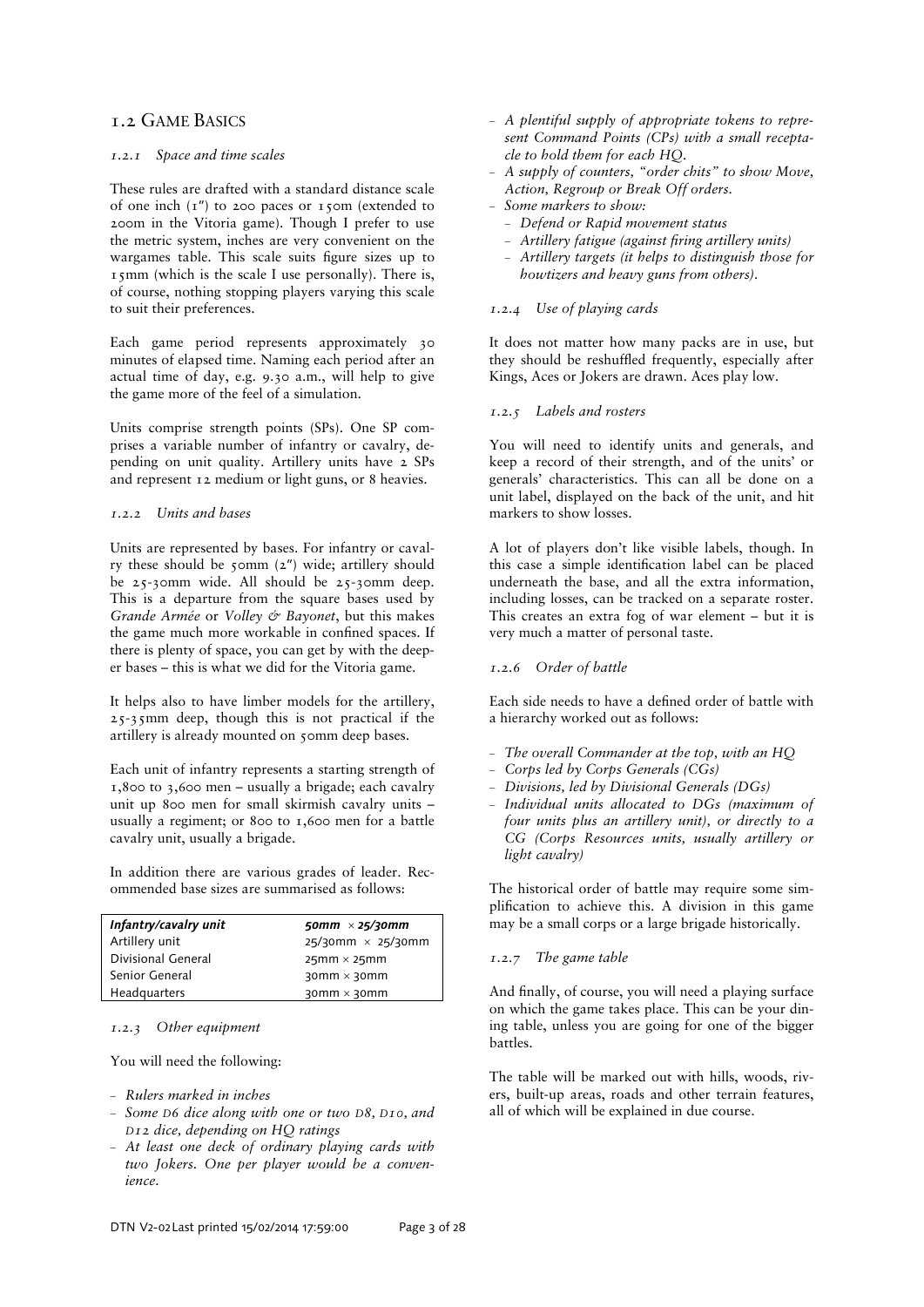# 2 RULES OF PLAY

# 2.1 PLAYING THE GAME

## *2.1.1 Periods and playing sequence*

The game is divided into periods, which are played out in the following sequence:

- *The Command Points phase. Both sides throw for new Command Points (CPs) and decide who is to move first.*
- *First Player Movement phase. The player who is to move first goes through his army and then takes a turn for each senior officer, division or independent unit, activating, issuing orders, conducting movement, attacks and any regrouping.*
- *Second Player Movement phase. The second player does the same.*
- Attrition phase. Resolution of firefights, artillery *bombardments and artillery recovery.*

This will all be explained in the pages that follow! At the end of one period, simply move on to the next until the game ends.

### *2.1.2 Command Points (CPs)*

Command Points are essential fuel for a player to drive forward coordinated action, and are perhaps best thought of as a combination of planning and information. As far as they are said to have a physical location, they are at the HQ rather than the figure representing the Commander himself.

Each player holds a stock of CPs, best represented by counters or other chits, and kept in a small receptacle. New CPs are acquired at the start of each period, and they are expended during the movement phases.

Players may start the game with a stock of CPs, if simulating an army that is well informed and prepared. Often the players start without any CPs, however, especially if the attacking side is advancing from some distance away. An attacking player usually starts with higher stock of CPs, reflecting pre-battle planning and initiative.

# *2.1.3 The Command Throw*

This takes place at the start of each period. The players throw two dice. One is a conventional d6, the other has a number of sides corresponding to the HQ's C rating, which is the principal performance characteristic of the HQ: 8, 10 or 12 – corresponding to weak, average and strong.

The number of new CPs is given by the difference between the two dice. This is added to any CPs left over from the previous period to give the new total, subject to a maximum number, which is the same

number as the HQ's C rating. Any surplus CPs are discarded there and then.

# **2.1.4** *Deciding who plays first*

The player with the most CPs after the Command Throw goes first. There is no discretion about this, as in some rule systems.

In the event of a tie, the player that went first in the previous period goes first this time. If it is the first period of the game, then it is the attacking player, or else find a random way of allocating it.

# *2.1.5 Visibility*

Visibility is by line of sight, and can be blocked by relief and obstacles, etc. Except in special scenarios it is not necessary to set a maximum distance, though it should be understood that beyond 12" only very limited information can be gleaned.

# *2.1.6 Strength Points (SPs), hits and broken units*

As already noted, unit strength is denoted by Strength Points (SPs). During play the effective strength point value is reduced when the unit suffers hits. Each hit reduces the effective number of SPs by one. Hits may be recovered as part of a Regroup order, or for artillery in the Attrition phase. A hit does not just correspond to casualties, but also covers the loss of effectiveness through fatigue, demoralisation and disorder.

If the number of hits for infantry and cavalry units reaches the starting SP, the unit is immediately removed from play. This is referred to as being "broken". For game purposes this loss is permanent: there is no opportunity to recover a broken unit. However, if the battle should last more than a day, there should be some provision for recovery.

If artillery units lose both their effective SPs, this is referred to as the unit being "silenced", unless this is the result of a charge combat. A silenced unit is not removed, and there is the opportunity to recover the hits and bring the unit back into action. Artillery units that are lost to charge combat are referred to as being "captured", and are lost permanently, like broken units.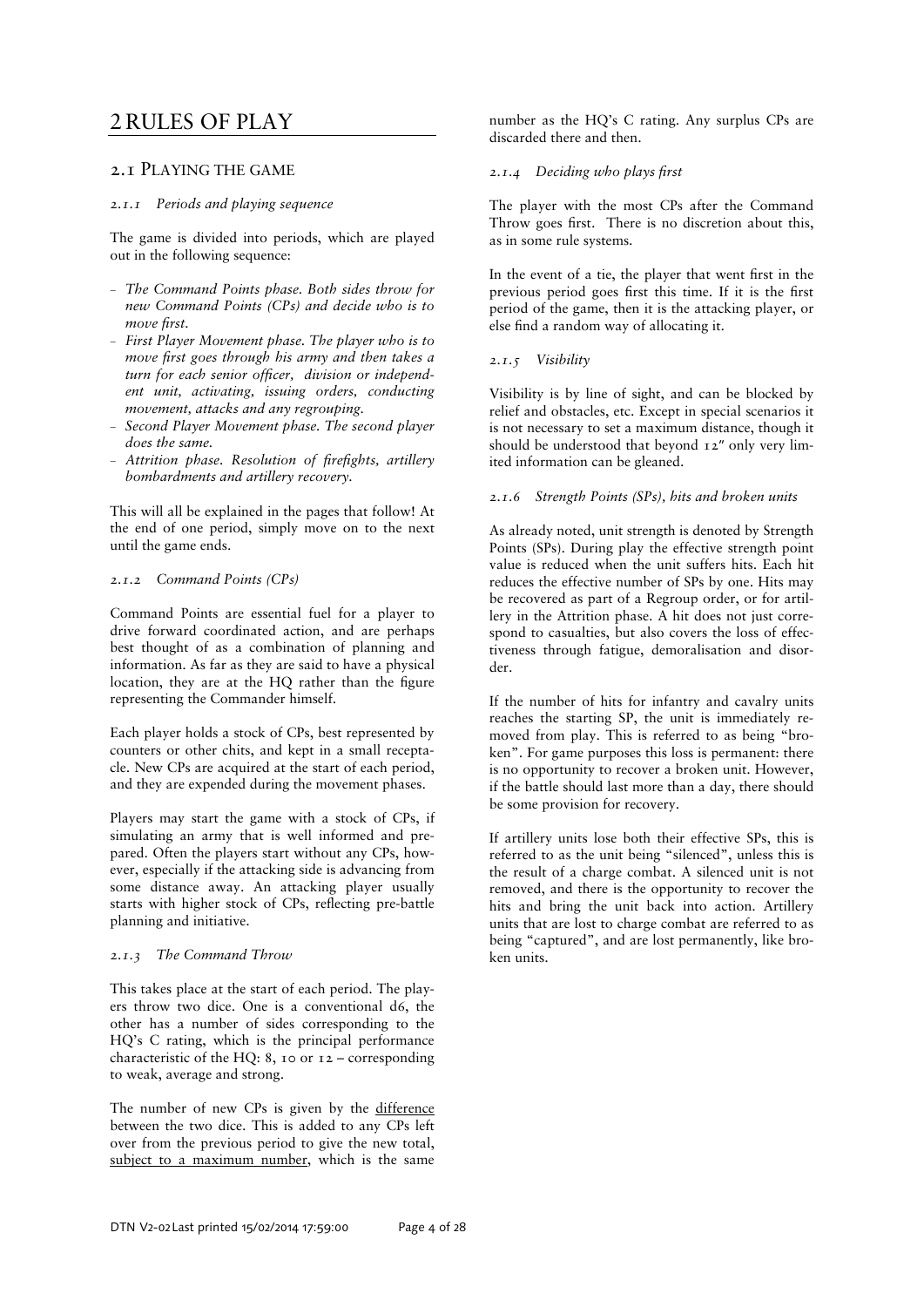# 2.2 SENIOR OFFICER TURNS

### *2.2.1 The Movement Phase*

The movement phase works as a sequence of turns by the Commander, senior officers, divisions and independent units. The player who is moving goes through all his army, as far as he wants to move it, using the following sequence:

- *Always start with the Commander.*
- *For each corps start with the CG and work through all the divisions and independent units within it.*
- *A division or independent unit can jump the queue to be moved before the rest its corps if it is given a direct order by the Commander.*
- A senior officer can make a final move to reposi*tion his =gure or HQ after all his units have been moved and outside his turn proper.*
- *No unit can take part in more than one turn in the same movement phase.*

### 2.2.2 What senior officers do

Senior officers, who may be the Commander or a CG, or a Wing Commander, may do either or both of the following:

- *Issue orders to subordinates;*
- *Take personal control of a division or unit.*

#### *2.2.3 Activation*

The first step in a senior officer (or any) turn is activation. Draw a card:

- *An Ace means an activation fail; the general may not do anything at all.*
- *If the card equals or exceeds the Activation, or A, rating then the general is fully activated. He may issue orders or take personal control, or both.*
- *In between an Ace and the A rating, and there is limited activation. He may issue orders, but not take personal control.*
- *For a Joker, the result depends on the character rating. Weak is fail; Strong is full activation; Normal is partial activation.*

# *2.2.4 Issuing orders*

Issuing orders directly to a division or independent unit means choosing one of the order types described below and placing the appropriate marker next to the DG or unit concerned. This process costs one CP for every complete 12″ or part of distance between the issuing and receiving general. If the general is next to the DG or unit, then he may take personal control, which does not cost a CP.

Issuing orders to a CG by the Commander is a matter of passing on CPs, which can then be used by the CG to issue an order of his own. He may pass as many

CPs as he likes, and this costs an extra CP for every complete 12″ of transmission, so if there is an 18″ gap, passing on 3CPs will cost the Commander 4CPs from his stock. This is the only way that CGs can get CPs to issue orders unless they have their own HQ. These CPs must be used up in the CG's own turn, or they are lost.

# *2.2.5 Taking personal control*

A senior general takes personal control of a division if he is placed next to the DG, or of an individual unit if he is next to that unit. He may then add in extra units, if they are within that general's command and within command distance. If taking control of a single unit, only one extra unit can be added.

The division or unit is given an order in the normal way, but there is no further activation step. Only the Commander may issue grand tactical orders (i.e. Move or Break-off).

# *2.2.6 Subsidiary HQs*

Normally there is just one HQ per side, but in multiplayer games, and games where either or both sides have a dispersed command structure, then there may be subsidiary HQs. If there are Wing Commanders (an intermediate command level between Commander and CG), then these must have an HQ.

#### In this case:

- *Each HQ and its associated general acts like a Commander, carrying out a Command throw, and issuing orders in the same way to his subordinates.*
- *The main commander may pass CPs to the subsidiary HQ in the normal way as indirect orders. If they have to pass more than 24″ to reach the subsidiary HQ, they must be held over until the start of the next Period.*
- *The subsidiary HQ's CPs do not count towards*   $deciding who moves first.$
- *Subsidiary HQs have lower C ratings than main HQs, and may be rated as C4 or C6. For a C4 HQ throw a single D6 and award 2 CPs for a 5 or 6, and 1 CP for a 3 or 4.*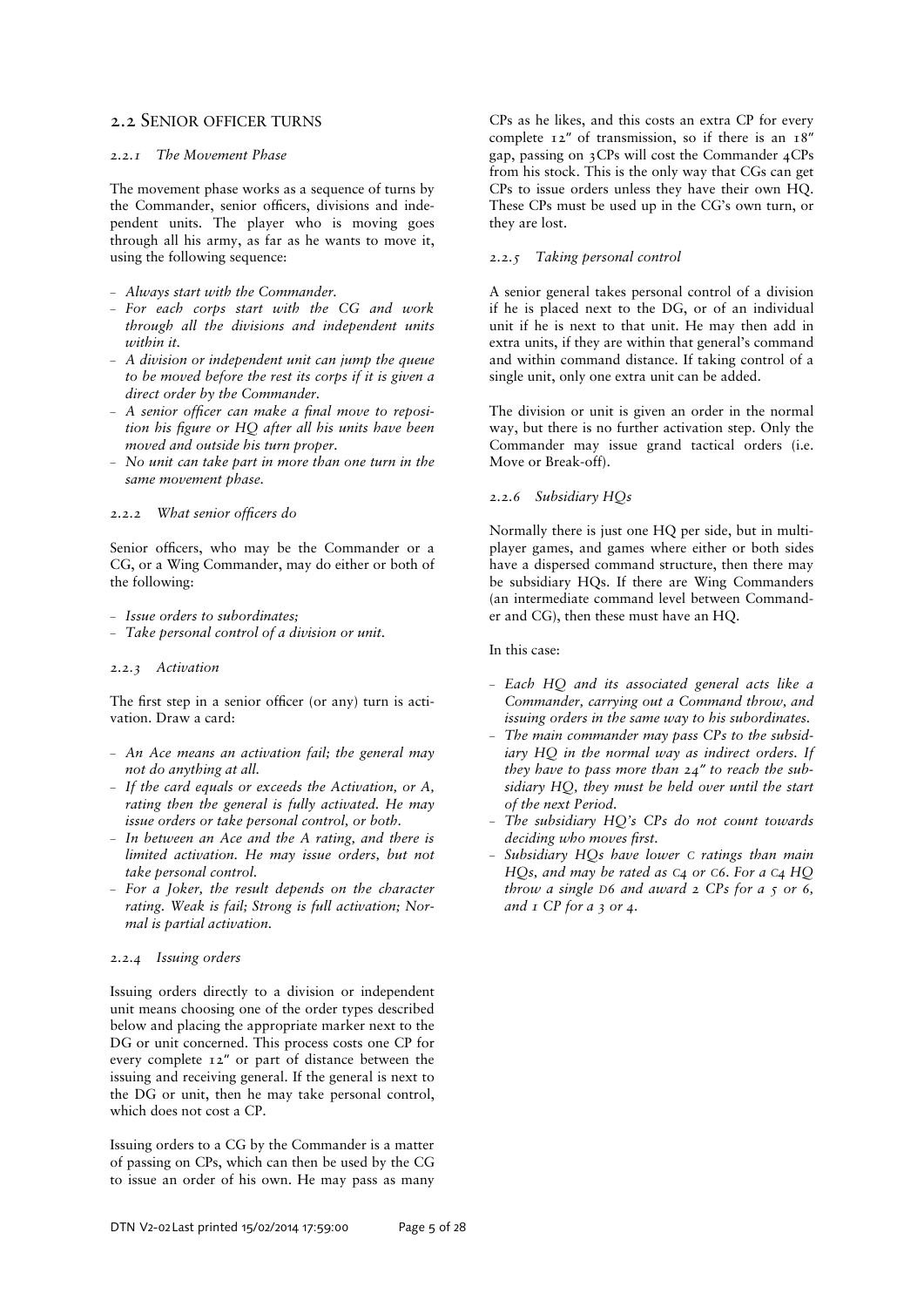# 2.3 ORDERS & INITIATIVE MOVES

# *2.3.1 What are orders?*

Orders are issued by senior officers to divisions or independent units. Orders are defined according to the types described below. These are mainly permissive (i.e. enable a player to make certain types of move) and occasionally prohibitive, but only Breakoff orders are prescriptive (i.e. specifying that players have to make certain kinds of move). They should be denoted by some kind of chit that identifies the order, that will be placed face down until activated.

#### *2.3.2 Order types*

There are two grand tactical orders: Move and Break-off. These persist from turn to turn until they expire, they are replaced by another order, or they suffer an Activation Fail (in that case, just for Move orders).

There are two tactical orders: Action and Regroup. These expire at the end of the turn.

In addition Attach orders may be used to change the line of command for an individual unit.

### *2.3.3 Move orders*

Move orders are used to move units from one part of the battlefield to another as quickly as possible. At least one move by one unit should be at the rapid move rate (i.e. at least 1" more than normal rate), otherwise the order expires at the end of the turn.

They may be replaced by a (free) Action order at the start of any turn where any of its units are in the Threat Zone (usually 8″) of an enemy unit.

On limited activation, movement becomes hesitant and restricted to the normal rate.

# *2.3.4 Break-off orders*

These are the only prescriptive as opposed to permissive orders. All units must disengage from the enemy CZ and make for a place of safety. All infantry and artillery must move at the rapid move rate.

A place of safety is somewhere outside the enemy TZ – but subject this to a common sense test.

The order is not affected by a limited activation, and not lost if there is an Activation Fail.

The order expires once a place of safety is reached, when it is replaced by a free Regroup move.

# *2.3.5 Action orders*

These are general purpose orders that allow complete freedom of operation to all units. This order (and the

equivalent Intervention) is the only way to make contact moves (apart from some firefight attacks) or to place units in Defend status.

## *2.3.6 Regroup orders*

These orders allow units to recover losses, and also fall backs or defensive adjustments.

## *2.3.7 Direct control*

When a Senior Officer takes direct control, the command operates as if under either Action or Regroup orders (but not both at the same time).

### *2.3.8 No orders*

Units without orders, and not taken over by a senior officer must still be activated. If not subject to an Activation Fail they still have a permitted menu of moves. These are of two types: free moves, which can be made after partial activation, and initiative moves, which require full activation.

### *2.3.9 Free moves*

These may be conducted by units with limited activation, and comprise one of the following:

- *Defensive adjustments as described below*
- *Fall back moves by units in enemy Contact Zone (CZ) but not on Defend status*
- *Moves by skirmish cavalry or artillery, apart from attack or pin moves.*

# *2.3.10 Initiative moves*

These require full activation, but not an order:

- *Any normal move, other than a contact move, except by a unit on Defend status.*
- Firefight attack by infantry units with enemy in CZ
- *Fall back moves by units on Defend status with enemy in CZ.*

#### *2.3.11 Attach orders*

Attach orders can be given to individual units only, and cost a CP as normal. A unit that successfully activates such an order comes within the command scope on another division, until re-attached. The player can choose the most propitious moment to activate in the movement phase, which can be within a divisional turn.

If activated within a divisional turn (either of the current or new division) and within control distance of the DG, then it is automatically activated if the division is fully activated. Otherwise try to activate separately using the unit's own A rating. It expires if not activated within two turns.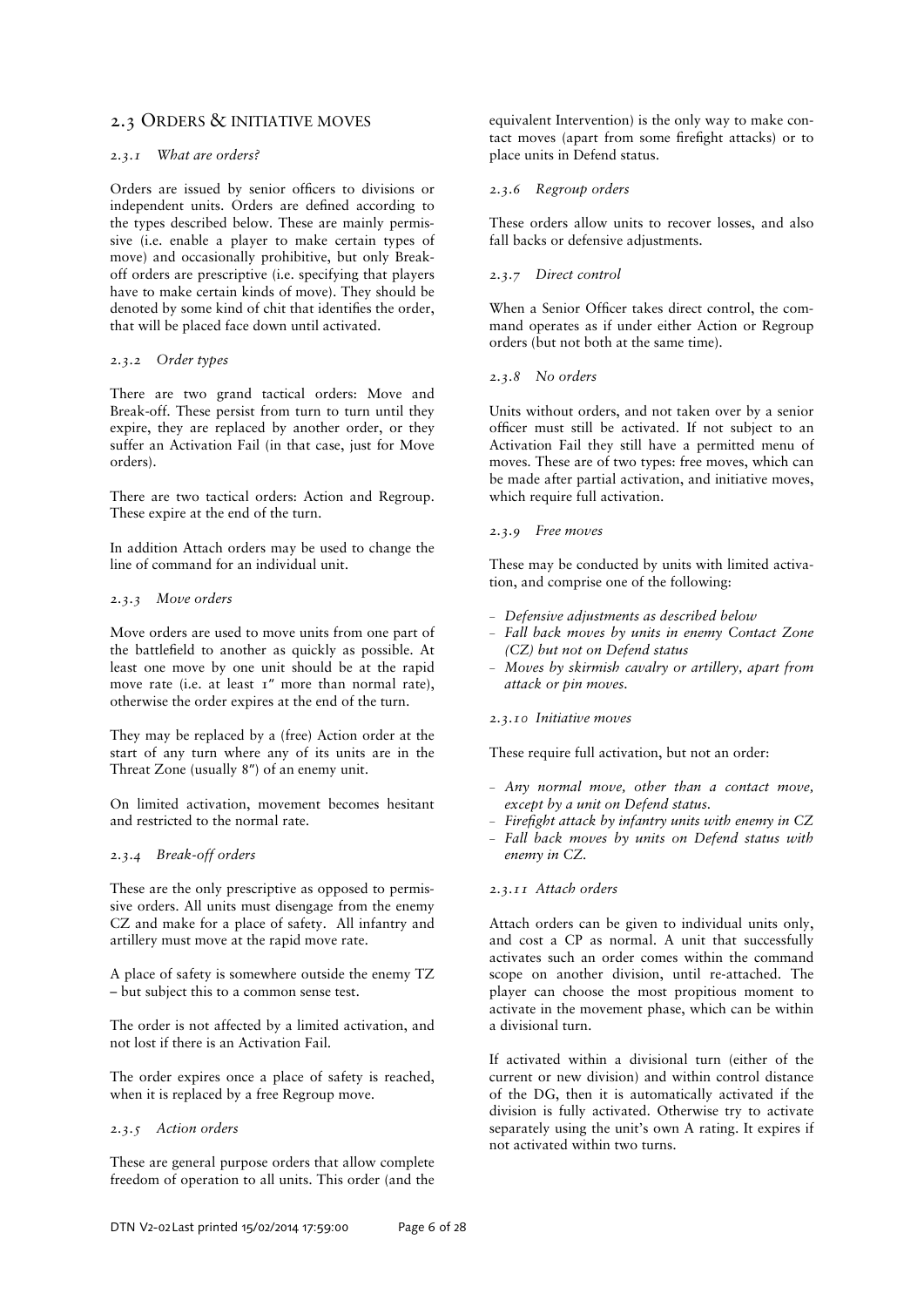# 2.4 DIVISIONAL TURNS

# *2.4.1 The Divisional turn*

The divisional turn is when unit movement takes place, and includes the resolution of charge attacks. It follows the following sequence:

- Activation (not required for senior officers in direct *control, who have been activated already)*
- Carry out movement, other than final charge *moves, but including charge approach movement*
- *Recoveries (for Regroup orders only)*
- *Artillery checks on charges if required*
- *Evades (responding player)*
- *Final charge movement*
- *Close combat resolution*
- *Opportunity charges (responding player)*
- *Breakthrough moves or charges (if charge combat broke opponents and no opportunity charge)*
- *Second phase combat*
- *Second phase artillery rescue*
- *Third phase combat*
- *Reposition general*
- *Responding player changes face or falls back*

### *2.4.2 Divisional scope*

A division for these purposes includes all units directly allocated to that division and within command distance of the  $DG$  (or senior officer if he is in direct control) at the start of the turn after any repositioning of the general figure, and:

- *Any corps resources or independent units in that corps that the player declares to be attached to the division, also within command distance, or else attached as the result of an Attach order.*
- *For divisions being directly controlled by a senior general, any other units within that general's jurisdiction and within command distance. Any such units are excluded from future turns in this phase.*
- *Other units, not usually within the command scope of the officer, but within command distance, can be asked for help and join in a coordinated combat. They must not have moved already this period. This is subject to successful activation as an individual unit.*

# *2.4.3 Command distance*

The Command distance is 4″ for DGs and 6″ for senior generals (who have more aides). This is the distance over which the generals can exert control over junior generals or units, within a turn. It cannot pass impassable obstacles, but is otherwise unaffected by terrain.

# *2.4.4 Independent units*

Independent units are ones not controlled by a DG. This may be for one of the following reasons:

- *They are not assigned to a DG*
- *They are out of their DG's control distance*
- *They have been given a direct order by a senior officer*

All units are given an A rating and "character", which should be on the unit label. For example A10N, means that its activation rank is 10, and it has a Normal character.

Such units get a "divisional turn" of their own, following the sequence as far as is appropriate.

### *2.4.5 Ad hoc divisions*

Corps resources units, belonging to the same corps, can form ad hoc divisions of their own, with one unit taking the lead and acting as general (using a command distance of 4″). Artillery units cannot take the lead, but may be part of such combinations.

### *2.4.6 Activation*

This works in the same way as Senior Generals, above by the draw of a card against the A rating and character of the DG or unit.

# *2.4.7 Limited activation*

Limited activation reduces options available. For Action orders or no order movement is restricted to Free Moves; for Move orders, movement is restricted to the Normal rate; Break-off orders are unaffected.

# *2.4.8 Army resources*

The Commander can include army resources units if taking personal control of a division. They may also be formally attached to a division through the Attach order process. Otherwise a DG can appeal for army resource units for help. But their high A ratings mean that often such appeals will be ignored. Use of army resources tends to require intervention of one sort or another from the Commander.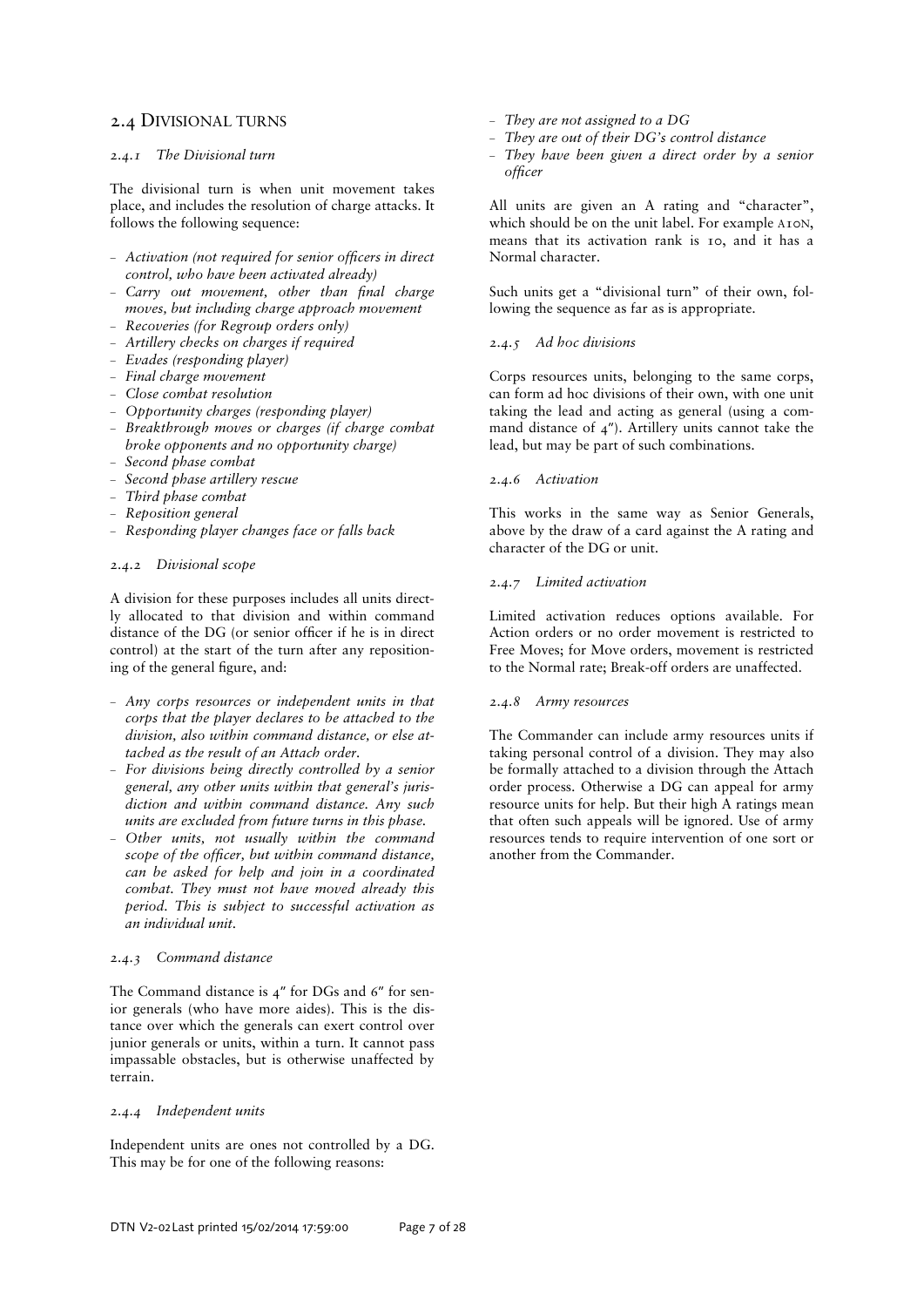# 2.5 UNIT STATUS & MOVEMENT

### *2.5.1 Unit status*

Depending on a unit's deployment, the following movement statuses are recognised:

- *Normal. Flexible deployment with reasonable precautions taken. Suitable for attacks and being held in reserve. This is the default status and does not need to be marked.*
- *Defend. Deployed for defence, using terrain as appropriate. Units cannot move in this state, but can change facing. It is only relevant to infantry. This is best marked with a label.*
- *Rapid. Deployed for maximum speed, and vulnerable to attack. Used in Move orders, retreats and pursuits. This can be marked with a label, or alternatively the base can be arranged lengthwise to simulate a column.*
- *Road march. Units deploy on a very narrow front to take advantage of the extra speed offered by roads.*

### *2.5.2 Changing status*

Status is Normal by default. Units can be changed to Defend under fully activated Action orders. To move from Normal to Rapid is automatic once Move or Break-off orders are activated. Rapid status is also used in evade moves.

Units can move from Defend to Rapid status only if Break-off orders are activated. If Move orders are issued, the first move must be under Normal Status.

Units may move from Rapid to Normal status freely at the start of their turn, unless under Break-off orders. Units may not move from Rapid status to Defend in a single turn.

#### *2.5.3 Move distances*

These depend on troop type and going according to the following table:

| <b>Status</b>         | Normal |                | Rapid |            |
|-----------------------|--------|----------------|-------|------------|
| Going                 | Good   | <b>Bad</b>     | Good  | <i>Bad</i> |
| Infantry              | 4      | 3              | 8     | 5          |
| Battle cavalry        | 6      | 3              | 12    | 4          |
| Skirmish cavalry      | 8      | 4              | 16    | 6          |
| Heavy artillery       | 4      |                | 8     |            |
| Medium foot artillery | 4      | $\overline{2}$ | 8     | 3          |
| Light foot artillery  | 4      | 3              | 8     | 4          |
| Horse artillery/HQ    | 6      | $\overline{2}$ | 12    | 3          |
| Generals              | 8      | 6              | 16    | 8          |

For Road March, take the Rapid Good going rate, and add the Normal one (e.g. for infantry 8+4=12).

#### *2.5.4 Movement method*

Movement outside the enemy Contact Zone (see below) is very flexible. Normal moves can be backwards (falling back) or to the flank. Units may also change face, but only at the start of a turn.

Rapid movement is always forwards, but units may wheel freely. An initial change of face is free.

Road march, self-evidently, follows roads. Each unit must leave plenty of space behind it though. Each unit of infantry or battle cavalry takes 4″ of road space; each unit of skirmish cavalry or artillery  $2$ <sup>"</sup>.

#### *2.5.5 Bad going and obstacles*

Use the bad going rate if any part of movement is through bad going, including obstacles.

There is no movement penalty for slopes, unless they are steep and classed as bad going.

Built-up areas are treated as bad going, unless scenario conditions say otherwise. If a significant road passes through an area this is likely to be treated as a defile rather than bad going.

#### 2.5.6 *Bridges, fords and defiles*

Any terrain that forces units to pass through a narrow gap, such as a bridge or most fords, counts as a defile. Sometimes defiles may be created by built-up areas. This leads to the following restrictions:

- *A maximum of two units, counting skirmish cavalry and artillery as half, may pass the defile in a whole period, subject to special scenario rules.*
- *A unit is assumed to pass it in road column. It is vulnerable until its next turn.*
- *Only exceptionally should the road march movement rate be allowed.*

If the defile is in the TZ of an enemy unit, the unit must halt as soon as it has passed the defile, and it is open to an opportunity charge..

### *2.5.7 Interpenetration*

Units do not represent solid masses of troops, so there is some flexibility to move through and around other units, so long as the move ends without any overlap with another unit.

#### *2.5.8 Artillery*

Artillery may be deployed or limbered. Deployed corresponds to defend status, and units must be deployed to fire. When limbered, artillery may be treated as normal, rapid or road march status. It is recommended that limber models are used to denote limbered status. Moving from limbered to deployed, and vice versa, can be done for free, but with only one change of status per turn.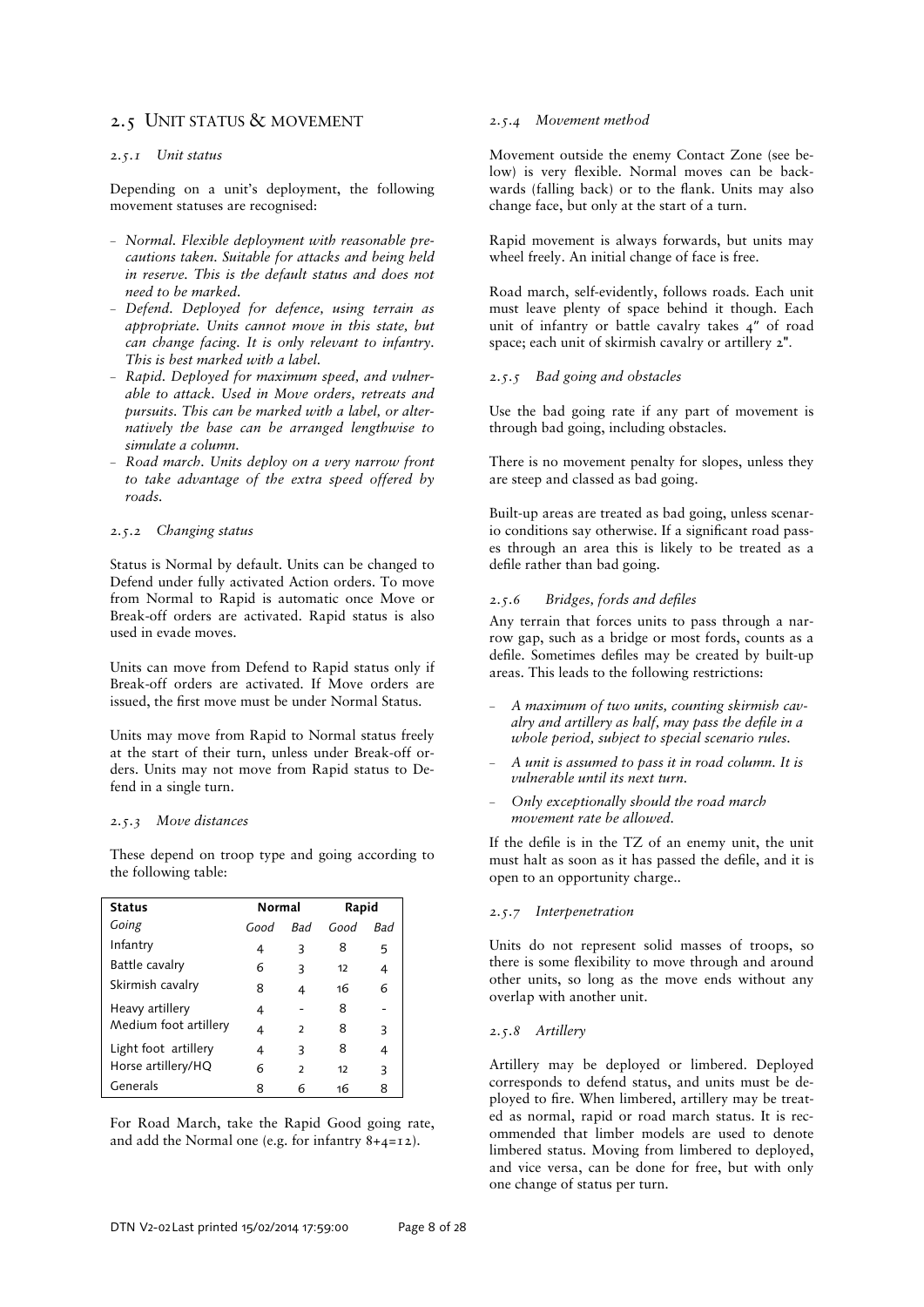# 2.6 THE CONTACT ZONE

# *2.6.1 The Contact Zone (CZ)*

The Contact Zone is an area 4″ from an enemy unit, or 2″ in restricted visibility, up to but not beyond a friendly unit, (i.e. a friendly unit can shield a unit from the CZ). In addition the presence of an obstacle limits the CZ to 2″ (so that it goes up to and not beyond an obstacle that is 2-4″ distant). This includes occupied built-up areas, which exert a 2″ zone.

In this zone movement is highly constrained, as the attention of officers and men is absorbed by the enemy unit.

#### *2.6.2 The Threat Zone (TZ)*

The Threat Zone is a wider zone around an enemy unit, which the lesser of visibility range or 8″. There is no shielding by friendly units.

Its main significance is that all contact moves, including attacks, must start from within the TZ. A place of safety, where Break-off moves end, cannot be in a TZ.

### *2.6.3 Moving into the CZ: Approach moves*

Moving a unit towards an enemy unit from outside its CZ to within it is called an Approach move. An Approach move can take the unit no closer than 3″ (or just under  $2''$  if this is the limit of the CZ). To get closer requires a Contact move to be tacked onto it.

An Approach move can be made by any unit with sufficient movement allowance. It can start outside the unit's TZ, and be on the Rapid movement rate.

However, to add on a Contact move, the move must start in the TZ, and must be at the Normal movement rate. This further move is limited by the remaining movement allowance, after the approach move is deducted, except that charges get a bonus of 2″.

## *2.6.4 Starting in the CZ*

If a unit starts a move in an enemy unit's CZ, it can only make one of the following moves:

- *A contact move, towards the enemy, described in the next section.*
- *A fall back*
- *A retreat*
- *A defensive adjustment*

### *2.6.5 Fall backs*

A fall back is a move made backwards facing the enemy. Use the normal movement allowance as a maximum, though the rules may prescribe a minimum. The unit may move through friendly units, and extend its maximum move distance to clear one unit

in its path. The unit being moved through does not move forwards this period – but note the option of relief moves.

#### *2.6.6 Retreats*

A retreat is a more rapid and disorderly retrograde movement, facing away from the enemy, that is only allowed under Break-off orders, or as part of an evade move. Use the Rapid move rate.

#### *2.6.7 Defensive adjustments*

A defensive adjustment is meant to contain the threat posed by the enemy without attacking it. There are three sorts: change face, relief, and take cover.

### *2.6.8 Changing face*

This is a simple matter of changing the direction in which the unit is pointing towards a more immediate threat. This is the only movement units on Defend status can make while still retaining that status.

# *2.6.9 Relief moves*

This is the replacement of a forward unit by a unit up to 2″ to its rear, facing in the same direction with at least 1″ of frontal overlap. Both units must be part of the same division (i.e. allowed to move in same Turn – they need not be in the same organisational division). The unit being relieved falls directly back up to 3″, while the other unit replaces it or simply moves directly forward.

#### *2.6.10 Take cover*

A unit in the CZ may advance up to an obstacle or into covering terrain without making an attack or pin move in order to afford itself better protection. This cannot take a unit closer than 2″ to the enemy.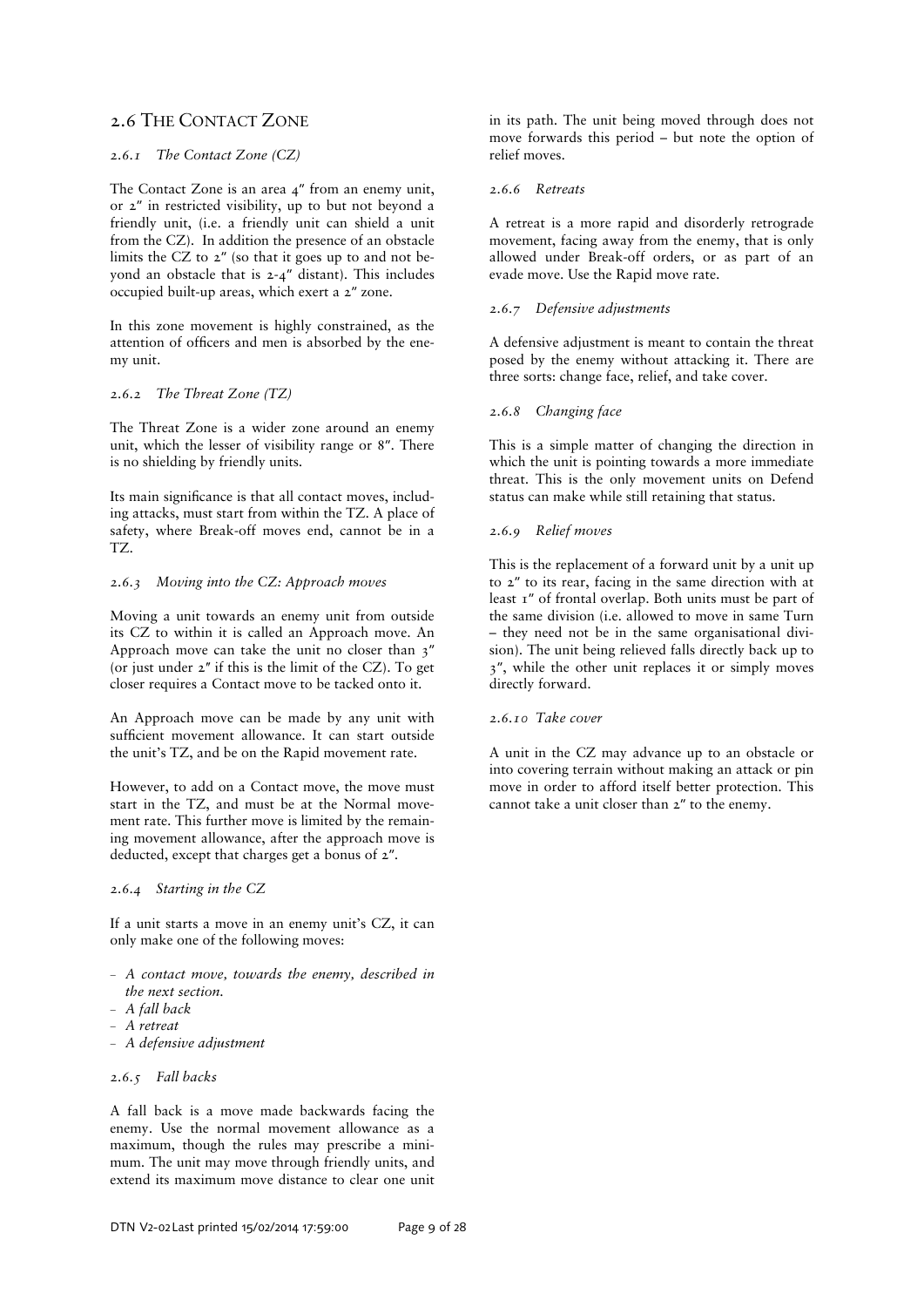# 2.7 CONTACT MOVES

# *2.7.1 Introduction*

The unit bases only approximate the location of the actual battalions or squadrons that make up the unit, which can go out to up to  $2''$  or more on each flank. For this reason, and the equally arbitrary but convenient convention of the alternate move, it is necessary to create a set of arbitrary rules governing the close interaction of opposing units.

### *2.7.2 The quadrants*

The area around a unit is divided into four quadrants, corresponding to each face, i.e. front, rear and each flank. The line between each quadrant projects from each of the unit's corners at 45°.

### *2.7.3 Contact Moves*

A contact move is made in the enemy CZ and takes it towards one of the faces of the enemy unit. This is the only type of forward move allowed in the CZ. Moves that simply bypass enemy units are not allowed in the CZ. There is no equivalent of the "flanking" move in *Grande Armée* rules. A contact move takes one of the following forms:

- *1. A charge, resulting in contact with the enemy unit – not allowed by artillery. Units get a movement of bonus of 2″ unless they change face at the start of their turn.*
- 2. A firefight attack. Infantry and some artillery *moves up to within 2″ of an enemy unit; this is resolved in the Attrition Phase. The attack must be declared and is indicated by placing a marker, e.g. some cotton wool representing smoke.*
- *3. A pin: a move towards an enemy unit that falls short of an attack. This is made towards a particular face of an enemy unit.*
- *4. Support moves. Moving alongside and in alignment with a unit making an attack or pin move, which does not come closer than 2″ to an enemy unit.*

A contact move may start with a wheel or face change towards the target (at the end of the approach move if starting outside the CZ), but otherwise moves in a straight line up to contact

#### *2.7.4 The one-on-one rule*

No more than one unit may attack or pin any one face of an opposing unit. At the end of movement a sideways move is made so that the units align.

# *2.7.5 Choice of target and face*

The target is chosen when the approach move has been completed, or at the start of the move if the unit is already in a CZ. It is necessary to identify both the unit and the face that is being attacked or pinned.

Use the following rules if there is more than one possible choice (i.e. the unit is in the CZ of more than one enemy unit):

- *Choose the attacker's frontal quadrant over Manks,*  and flank over rear, but including targets only frac*tionally in the quadrant; this choice is made before wheeling or changing face.*
- *Targets that are nearer over those further away.*
- *The face of the target depends on the target's quadrants: whichever one includes most of the attacker's front edge.*
- $-$  If the first priority target and face has already been *attacked or pinned this turn, the unit attacks or pins the next priority unit and/or face.*
- *Notwithstanding this, no unit may move across the frontal quadrant of an enemy unit in that unit's CZ, though it may attack or pin this enemy unit as an alternative target if it legally can.*

These rules should be treated with a little flexibility. If two targets are available at approximately the same distance in the frontal quadrant, the player can choose which one to attack.

The player moves his units sequentially to determine the workings of these rules, in any order he chooses.

### *2.7.6 Artillery check*

Charge moves that are subject to potential defensive artillery fire are subject to an artillery check; this is carried out before the contact move element takes place (at the end of the approach). This is described in more detail below.

# *2.7.7 Cavalry countercharges*

Under these rules, there is no need for cavalry that have been charged to act out a countercharge. Such a countercharge would not have led to the participants ending up in a much different place at this distance scale, and the whole question is adequately covered by the range of alternative combat outcomes in the existing system. There is no inherent combat advantage to charging, unless to catch your opponent in the flank or rear.

Opposing cavalry can opportunity charge after the first round of combat has taken place, however.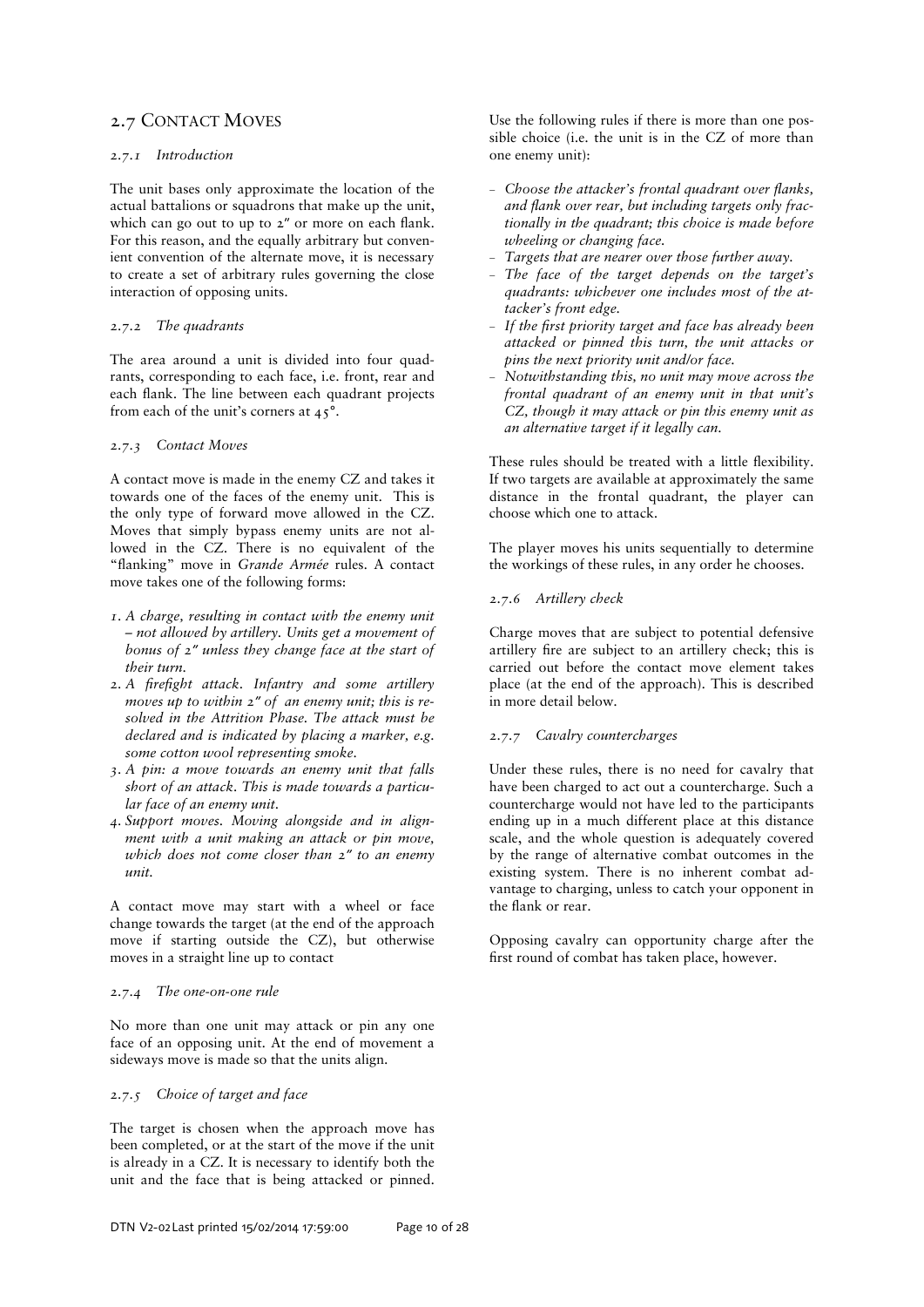# 2.8 RESPONSE MOVES

### *2.8.1 Types of move*

A response move is one made by the opposing player during the initiative player's phase.

These may be evade moves, fall backs, face changes or opportunity charges.

Opportunity charges, including artillery rescues, are dealt with in more detail in a separate section.

### *2.8.2 Evade moves*

An evade move is a response to a charge move made on the unit, and may be made by skirmish cavalry or artillery. It is made after the approach move is completed, and before the contact move element is made. It may be before or after the artillery check.

 It is a special type of retreat move, subject to the same restrictions, except that:

- *Skirmish cavalry deduct the score of one D6 in inches from the rapid move.*
- *Artillery units deduct the total score of one D6 from the rapid move if it did not fire in artillery check, two D6s if it did.*

If the deduction is equal to or higher than the movement allowance, then no evade takes place and the unit receives the charge as if no evade had been attempted.

In other cases, complete the evade move immediately. The charging unit completes its charge move up to its maximum move allowance; it may charge a new target if this does not involve a change in direction.

A charging unit that catches an artillery unit that is evading overwhelms it and the unit is captured, unless it is subject to an artillery rescue. The charging unit is moved forward  $I''$  to take its place; a second phase charge combat is possible.

# *2.8.3 Fall backs*

Any unit that is subject to a firefight attack or pin move may fall back in response. This must be a minimum move of  $3$ ". This is a way of avoiding firefight combat by conceding ground. If the minimum move is not feasible because the path is blocked, then no fall back takes place. However a unit immediately behind the unit falling back may also fall back to make room for it.

#### *2.8.4 Direction changes*

As an alternative to a fall back move a unit that is subject to a firefight attack or pin move may turn to face their opponent.

### *2.8.5 Response movers' next turn*

A unit making a response move, including opportunity charges, forfeits any move in its next turn (which may or may not be in this period), including recovery attempts, except for a simple change of face, or, for a recovery attempt, a fall back. If a second enemy phase intervenes (they move second in the first period and first in the next) this rule does not apply, however.

If the responding player is moving second, after one of his units has been pinned or firefight attacked, he may use his own movement phase to respond instead, though this is subject to activation failure. A fall back is still subject to the minimum distance of 3″ however.

# 2.9 RECOVERY MOVES

#### *2.9.1 Recovery*

Recovery is the process whereby lost SPs (or hits) can be recovered under a Regroup order. It does not apply to artillery units, who get their own chance to recover in the Attrition Phase, regardless of orders. A recovery attempt can be combined with a fall back move or a change of face, but not any other type of move. No attempt may be made if the unit has been charged or firefight attacked this period (an advantage for sides that move first).

Draw one card for each hit. The card must be red, and achieve the following ranks

| $-$ In the CZ | <i>Jack</i> |  |
|---------------|-------------|--|
|               |             |  |

| $-$ In the TZ |     |
|---------------|-----|
| – Otherwise   | Anν |

A Joker is a recovery if a Senior General s within 6″.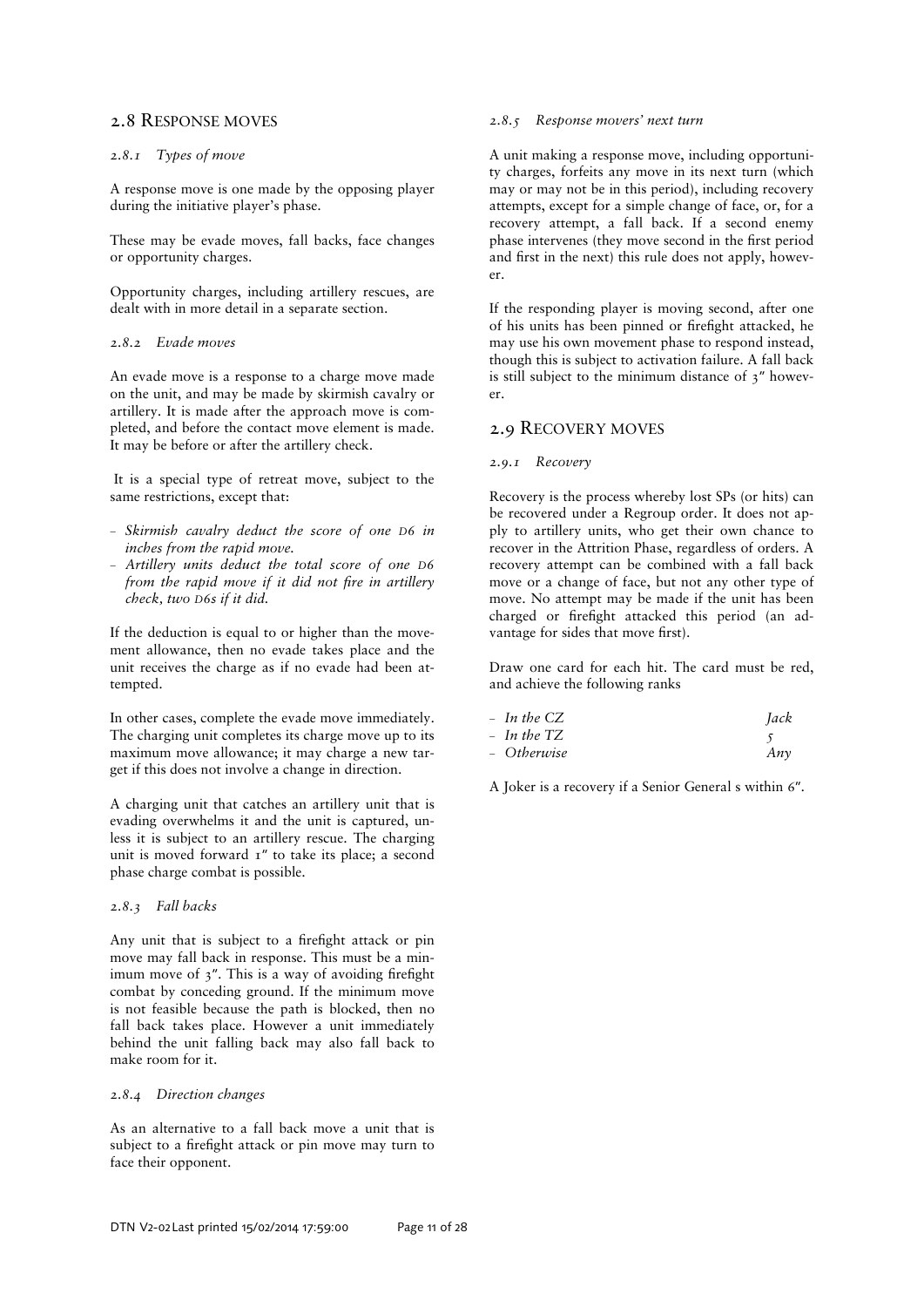# 2.10 ARTILLERY CHECK

# *2.10.1 Introduction*

Artillery had formidable defensive power, frequently stopping attacks before they could close. Since artillery fire is normally resolved in the simultaneous Attrition Phase, while charges are resolved in the Movement Phase, an extra step must be added to the charge process to reflect this.

The artillery fire simulated here is for a shorter burst than in the Attrition phase – but against a target that is more exposed.

#### *2.10.2 When the artillery check happens*

The artillery fire is adjudicated at the end of the Approach move, or before movement if starting within the CZ. It must be claimed by the defending player, and he may do so if an artillery unit can fire at the unit at short or medium range in its current position or at any point during the Approach move.

#### *2.10.3 Procedure*

- *Declare any other charges for this turn and complete approach moves.*
- Complete a round of artillery fire against all of the *units subject to the check.*
- *Complete a morale check for each unit that suffers one or more hits; a fail means that the unit either halts or falls back (player's choice).*
- *Units that passed their check, or which did not suffer hits, complete their charge as normal.*

#### 2.10.4 Resolving fire

Fire is resolved simultaneously against all units charging that turn; no artillery unit can fire at more than one enemy unit in the same turn.

The method is described below along with the rules for normal artillery fire.

#### *2.10.5 The morale check*

Draw one card for each hit. This must equal or exceed the adjusted Morale (M) grade of the unit for the unit to pass.

Add one to the unit's M value for each hit suffered before the artillery check.

If a Joker is drawn, the unit will pass if a general is within  $1$ ".

If the check fails, the unit remains in place, or it may fall back.

#### *2.10.6 Effect on artillery units*

As a single, short burst of fire, this does not cause a fatigue point, unless the unit fires more than once in this way in a period.

Artillery units may fire as often in a period as they become eligible. However at the second occasion they attract a fatigue point and may not take part in the Attrition phase. Units that fired once can take part in the Attrition Phase bombardment at reduced effect.

#### *2.10.7 Artillery being charged*

If deployed artillery units, not on Defend status, are the target of the charge, the defending player decides whether to evade before the artillery check, after the check, or not at all.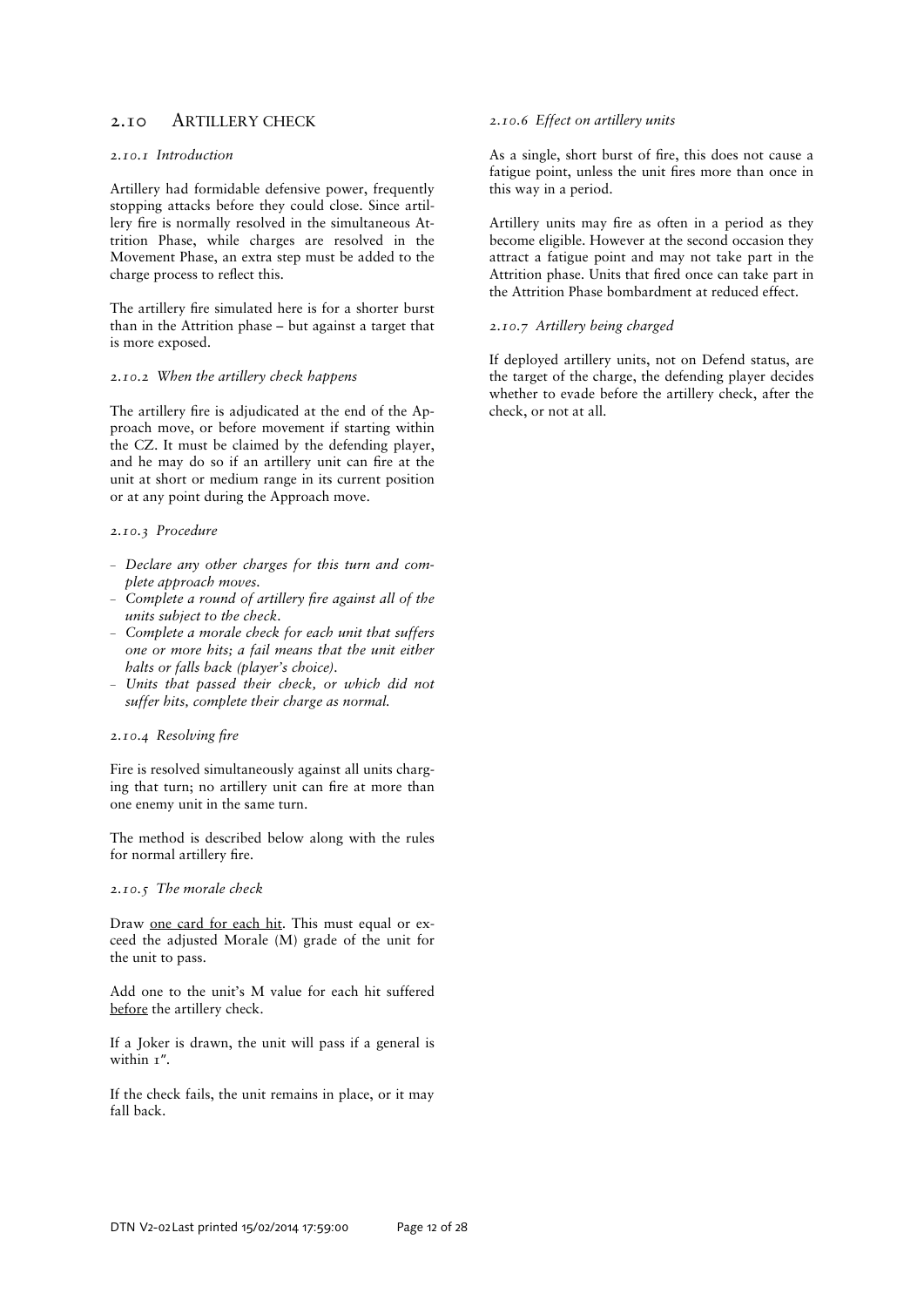# 2.11 CHARGE COMBAT

#### *2.11.1 Completing the charge move*

If there is no artillery check, the charging unit is moved straight to contact. If there is an artillery check, units are moved to contact after the check if they have not been halted.

Once contact is made, the attacking unit is lined up with the appropriate face of the defending unit.

### *2.11.2 Committing SPs*

Charge combat is resolved in the turn in which the charge takes place. The first step is to allocate each unit's SPs to each face involved in the combat (for attacking units this will always be just to the front face). This works as follows:

- *For the frontal face the maximum is 4, or 3 if the unit has a relevant weakness, or 2 if vulnerable.*
- *For the Mank or rear faces the maximum is 2, except artillery which is nil.*

### *2.11.3 Cavalry attacking infantry*

When cavalry attacks infantry neither side can use more SPs than the total SP strength of the opposing unit. In other words the number of SPs used by either side is limited by the size of the smaller unit. This reflects the difficulty of either side using superior numbers in this type of combat. Note that this limitation may be different from the number of SPs that the weaker unit is actually able to commit to the fight.

#### *2.11.4 Bonus cards*

One or more bonus cards may arise if the unit has a relevant strength, or if the unit is on Defend status, or if artillery is attached. A unit may not count more bonus cards than it has committed SPs. In cavalry v infantry combats the use of bonus cards are not subject to the limit described above, except to the extent this limits the initial commitment of SPS.

*Example: A well mounted heavy cavalry unit attacks a weakened infantry unit with just one remaining SP, but on Defend status. The infantry has one card for its SP, and one bonus card for Defend status, giving it two altogether. The cavalry unit, whatever its strength, can commit only one SP, as it is limited by the size of the weaker unit, which limits its bonus cards to one, giving it two cards as well.* 

## *2.11.5 Resolution*

Resolution is by a standard combat draw process, with one card drawn per SP, plus any bonus cards.

First look at the suit. Spades always result in hits, subject to terrain. Clubs do not cause hits if:

- *Infantry with cavalry amongst its opponents*
- *Cavalry against infantry if these hits are not enough to break the infantry unit*
- *Any attack on artillery where the additional hits are not enough to eliminate all the artillery's SPs.*

If there is a terrain disadvantage then it is required to look at the card rank. The card must be at or above the designated rank as follows; this is explained in further detail in the terrain effects section:

| Level of disadvantage | Rank required |
|-----------------------|---------------|
| Severe                | Jack          |
| Medium                |               |
| Minor                 |               |

In addition a Joker scores a hit for the attacker if attacking the flank or rear face.

Finally **any** King drawn might put an opposing officer at risk.

### *2.11.6 Vulnerable units*

A vulnerable unit is one that is forced into an inefficient combat formation. This includes all units in Rapid or Road March movement status, or any that moved through a defile (such as across a bridge) in its previous turn.

# *2.11.7 Nil SP artillery*

Silenced artillery or artillery charged in the flank draw one card, and hit with a black Jack or above.

# *2.11.8 The winner*

The attacker wins a combat if it is not broken (i.e. loses all its SPs) and either breaks the defender or scores more hits than the defender. Otherwise the defender wins.

Except for infantry being attacked by cavalry, the loser falls back 3″ unless broken, and a winning attacker advances 1".

Cavalry that wins against infantry stays in place for a second round of combat.

# *2.11.9 Multiple unit attacks*

When a unit is attacked on more than one face, there is a multiple unit combat. This is resolved as a single combat, with one draw for the combined attacking SPs, against the SPs for all the faces being attacked.

When allocating hits inflicted by the defender, the first hit goes to any unit attacking the front face, the next to the right flank, then the left flank, and then the rear. Carry on allocating hits in this sequence until all have been allocated. If no unit is attacking that face, simply move on to the next face.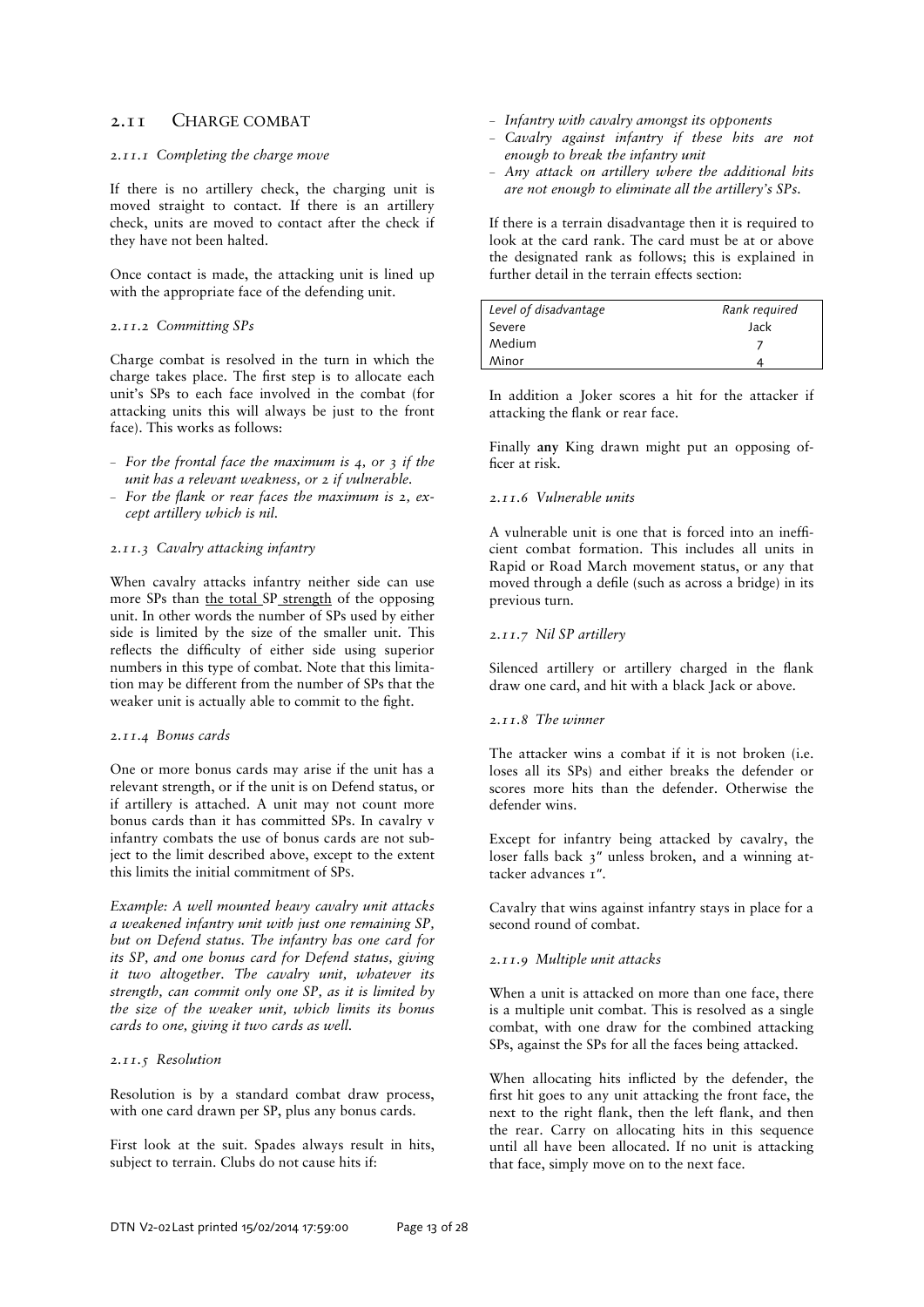# 2.12 AFTER CHARGE COMBAT

#### *2.12.1 After combat*

After combat, use following sequence

- *Surviving losers fall back; winning attackers advance 1″ except cavalry attacking infantry or troops attacking artillery subject to possible rescue.*
- *The opposing side now carries out any opportunity charges or artillery rescues, by activating and moving the units into contact.*
- *Any units that have broken opponents and not been opportunity charged make any breakthrough movement and charges.*
- *Second phase combats are resolved*
- *Losers of second phase combats fall back*
- *Any third phase combats are resolved.*

# *2.12.2 Falling back after combat*

The standard distance for a fall back after combat is 3″. If this is made impossible by terrain then the unit suffers an extra hit. If a friendly unit is in the way, the unit can move up to an additional 2″ to pass through. Cavalry may fall back up to a full normal move, but if possible at least 3″.

#### 2.12.3 Converting into firefight combat

If infantry are attacking infantry or artillery, and inflict the same number of hits as they have suffered (including no hits by either side), they may convert their attack to a firefight attack and fall back just  $I''$ .

#### *2.12.4 Breakthrough movement*

If a unit breaks its opponent in good going, and does not suffer an opportunity charge, it may advance up to a single move through the gap created instead of the 1″ follow up. This includes cases where units overrun evading artillery.

This may include launching a second charge at the nearest enemy within reach. There is no artillery check for any such charge.

# *2.12.5 Second phase combats*

A second phase combat may occur in the following cases: second round combats for cavalry attacking infantry or supported artillery; opportunity charges (including artillery rescues) and breakthrough charges. These are conducted using the same rules as the initial combat.

All attackers that fail to win a second phase combat, including cavalry that fails to break infantry, must fall back. Infantry may not convert to firefight attack.

There are no breakthrough moves or charges after second phase combats.

### *2.12.6 Third phase combats*

If artillery units have been beaten after a breakthrough charge or an opportunity charge, an artillery rescue may be attempted. Also if cavalry have attacked supported artillery, a follow-on attack on the supporting infantry takes places. These are the only "third phase" combats. There is no follow on combat for cavalry opportunity charges against infantry.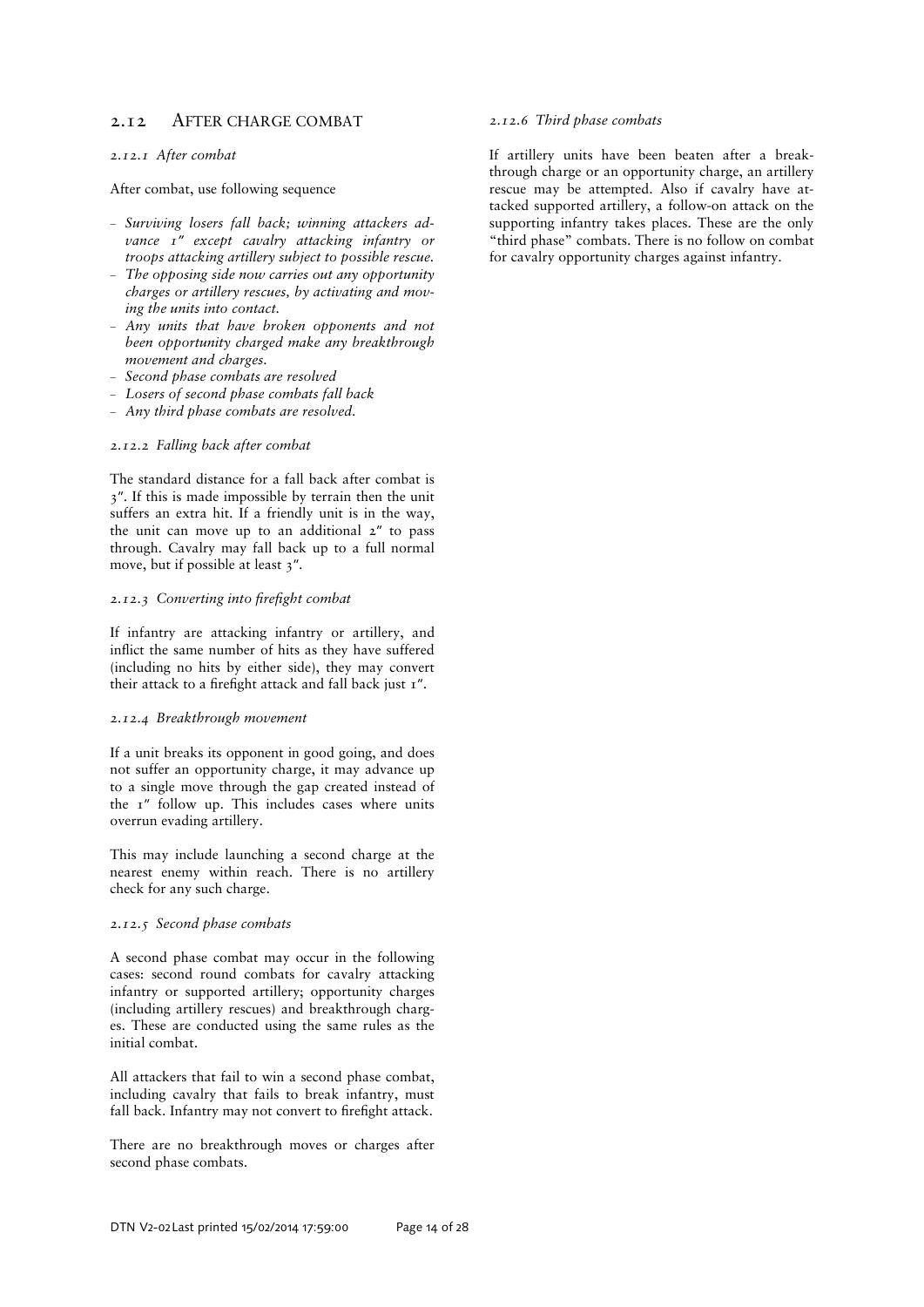# 2.13 OPPORTUNITY CHARGES

## *2.13.1 Who may charge*

Opportunity charges may only be made by units that have not moved this period, apart from changing face, either because the player is moving second, or because the unit was not moved during its own turn. The unit must not be subject to Move, Regroup or Break-off orders.

Cavalry can opportunity charge any enemy unit covered by the current turn, whether or not it moved, if it is in the threat zone and within reach.

Infantry can charge to attack units that have just passed through a defile, or for artillery rescues (see below).

The unit must either have no orders or be subject to Action orders (if its player moved first).

The charge can be made against the nearest enemy unit in the unit's frontal quadrant only, at the relevant stage of the turn sequence. There is no charge movement bonus.

### *2.13.2 Activation*

The responding player draws an activation card for the unit, using the full activation rank of the unit's DG (or CG or Commander if closer) if he is within command distance of the unit, or the unit's own activation rank if not. A full activation is required as per normal activation rules.

#### *2.13.3 Artillery rescues*

An artillery rescue is a special type of opportunity charge which is made against any unit which has defeated a friendly artillery unit. It is subject to the same procedures and restrictions except:

- *It may be carried out by infantry*
- *If the unit is in base contact with the rear of the artillery unit, there is no need for activation.*
- *The unit may charge through the artillery unit, but for game purposes it halts the movement when it reaches the artillery unit; there must be enough movement allowance to reach the closer of the artillery unit or the attacking enemy unit.*

If the rescue charge defeats the original attacker, the artillery unit is saved. The rescuing unit may exchange places with the artillery unit. If the rescue charge fails then the artillery unit is captured, and the normal post-combat moves take place.

# 2.14 ARTILLERY IN CHARGE COMBAT

#### *2.14.1 Basic rules*

Deployed artillery may only use its SPs to the front. Limbered artillery, artillery taken in the flank or rear and silenced artillery may draw one card only, and require a Jack or higher to hit.

If defeated an artillery battery is captured, and unless subject to a successful rescue, it is eliminated.

## *2.14.2 Doubling up*

Artillery units have about half the frontage of other units, and so may double up in a combat. If two artillery units are within 1″ of each other (front corner to front corner) they must be treated as a single target.

The two defending units combine their SPs and are treated as a single unit. Concentrate the hits on the unit with the greatest amount of contact first.

# *2.14.3 Attached artillery*

A player may attach an artillery unit to an infantry unit in the same corps. It does so by placing it in base contact next to the infantry unit, pointing the same way. They are treated as a joint unit, with the artillery and infantry intermixed across the whole frontage. The artillery SPs are added to infantry SPs. The unit gets one bonus card in charge combat if attacked on the front face, and one if attacked on the other faces if the artillery is at full strength.

Allocate hits by doubling the number of artillery SPs and comparing to the number of infantry SPs; if it is the same or higher, the artillery takes the hit.

Attached artillery does not take part in charge combat as the attacker.

#### *2.14.4 Supported artillery*

As noted under opportunity charges, a unit in base contact behind an artillery unit can attempt an artillery rescue without the need for an activation draw. This, as well as attached artillery, is referred to as supported artillery.

If the attacking unit is cavalry and the supporting unit is infantry, the cavalry must attack the infantry if it defeats the artillery, including in second phase combats. If the cavalry fails to break the infantry it must fall back, and will not capture the artillery.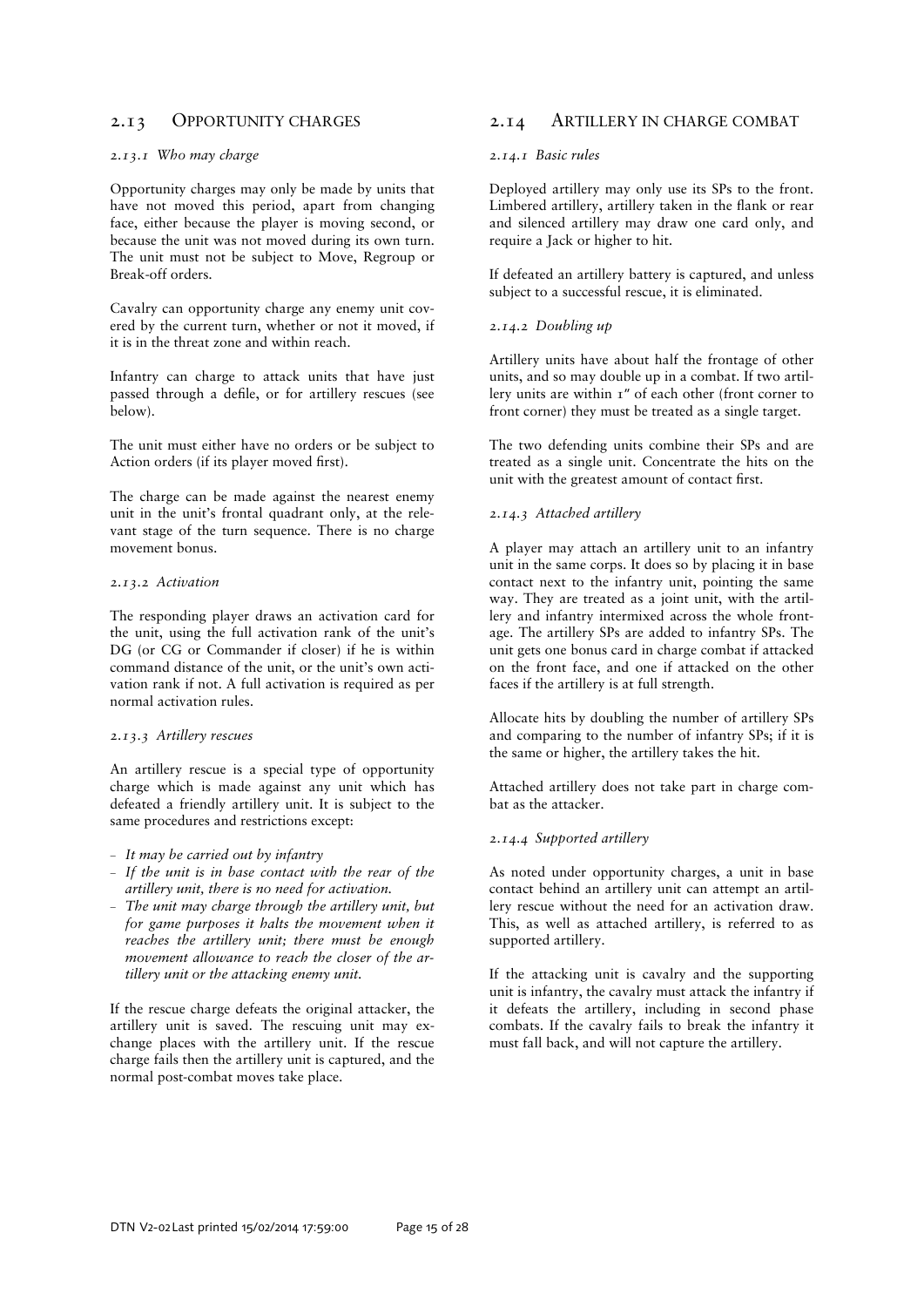# 2.15 BUILT UP AREAS

#### *2.15.1 Large and small built up areas*

A large built up area (BUA) is in the approximate shape of a square with each side 2-3″. It may be occupied by a single infantry unit, who need to be in occupation for a full turn to properly make use of the cover.

A small built-up are is of smaller dimensions, with at least one pair of sides less than 2″. This is not occupied by a complete infantry unit. The area is occupied by part of the unit, shown by placing the front or flank face adjacent to the area.

*2.15.2 Large BUAs* 

When a large BUA is fully occupied and the occupying unit is on Defend status, the occupying unit has no Kanks, but can commit no more than half its SPs (round up) to any one face when it is attacked. Attackers suffer a severe or medium terrain disadvantage if they charge it, depending on the quality of the cover.

Units not on Defend status, including units that have just seized the area after a charge combat, or defenders who have lost the first round of combat, downgrade the status of the cover by one level; such units also have front and flank as normal.

If units in a large BUA are defeated in a charge attack, they fall back partially, but still remain in occupation, while the defenders gain a foot hold. The attackers may then move on to an immediate further attack; if they choose not to, the defenders may counterattack. In each case there is a round of second phase combat, with the defenders (or attackers being counterattacked) ejected from the area if they lose the combat.

Units forced to evacuate assemble in a position over 2″ away from the face attacked for the original attackers, or the opposite face for the defenders.

Units in the BUA are not firefight attacked, but are subject to artillery fire, getting the benefit of cover.

An occupied BUA exerts a CZ over 2″ rather than 4″ and TZ as normal, using the edges of the area to define the wider zone.

# *2.15.3 Small BUAs*

Small BUAs are considered occupied as soon as an infantry unit comes into base contact; the area is then considered to be an extension of the unit's base, so that the CZ and TZ is measured from the edge of the BUA, though the CZ distance is reduced to 2″ if it is measured from the BUA edge.

The face in contact with the BUA gets full benefit of cover, the two adjacent faces get partial benefit (downgrade the cover by one notch), and the remaining face no immediate benefit.

If attacked frontally or from the flank and defeated, the occupying unit falls back the normal distance. If attacked on the opposite face (e.g. the unit is standing in front of the BUA), the unit retreats to occupy it. The attacker may make an immediate second phase attack on the unit.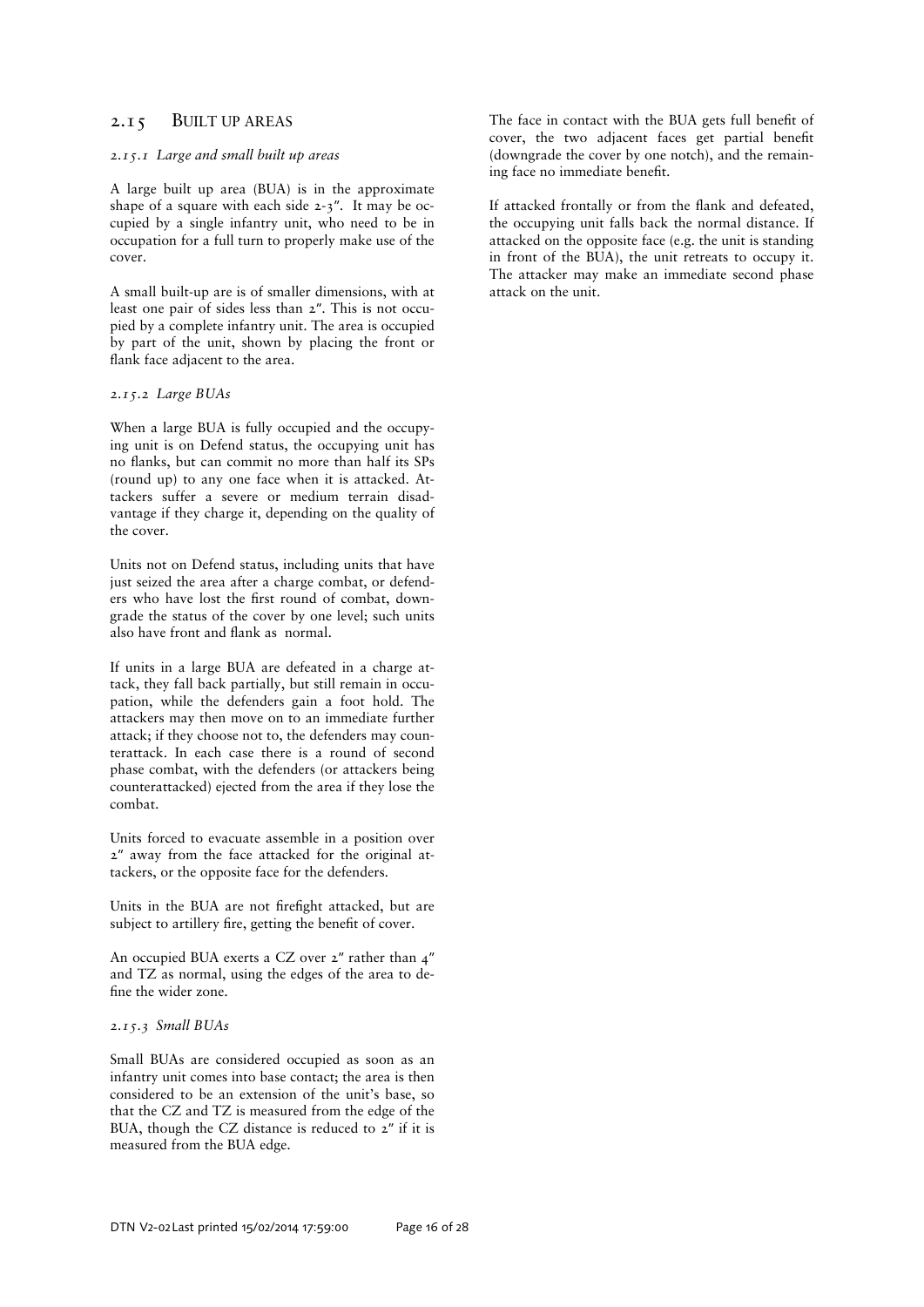# 2.16 GENERALS

#### *2.16.1 Moving generals*

If a general has used his turn to control a division, then the player may reposition the general at any time in that turn to somewhere that is in command distance of one the division's units, provided that this unit started the turn within distance.

A senior general can use his turn to reposition, rather than give orders. To do so, simply move the figure at the Normal rate for a partial activation, and the Rapid rate for a full activation; normal terrain considerations apply.

*2.16.2 Risk to generals* 

A general is at risk if:

- *A King is drawn against a unit under his direct control (i.e. not including indirect control by senior officers) in the charge combat, firefight combat or artillery resolution processes, and he has been within command distance at any point in the period to date.*
- *An enemy unit comes into contact with the general =gure during movement (after an automatic displacement of the general figure by 6<sup><i>″*</sup>).

This is considered to be a high risk if:

- *The general is within 1″ of the unit concerned; or*
- *Any case of contact with the enemy*

Otherwise it is categorised as a low risk.

The opposing player draws a further card (or first card in the case of contact) and scores a hit:

- *For low risk with a King*
- *For high risk with an King, Queen or Jack*
- *A Joker means that a senior general may be at risk: take the nearest within 6″ and draw again for low risk.*

*2.16.3 Hits to a general* 

If a general is hit he automatically has an Activation Fail next turn.

While suffering this Activation fail, individual units may attempt their own moves on their own initiative, or a senior general may attempt to take direct command.

If the general controls an HQ, all CPs are lost.

In subsequent turns the general becomes Weak and his A-rating is increased by one – being either physically less capable or replaced by an officer with less confidence and resources.

#### *2.16.4 Headquarters' turns*

HQs don't usually need to take turns. However if a player wants to move an HQ, he takes the move at the end of the movement phase, moving it up to the rapid horse artillery distance. No activation is required, but all CPs held at the HQ are forfeit.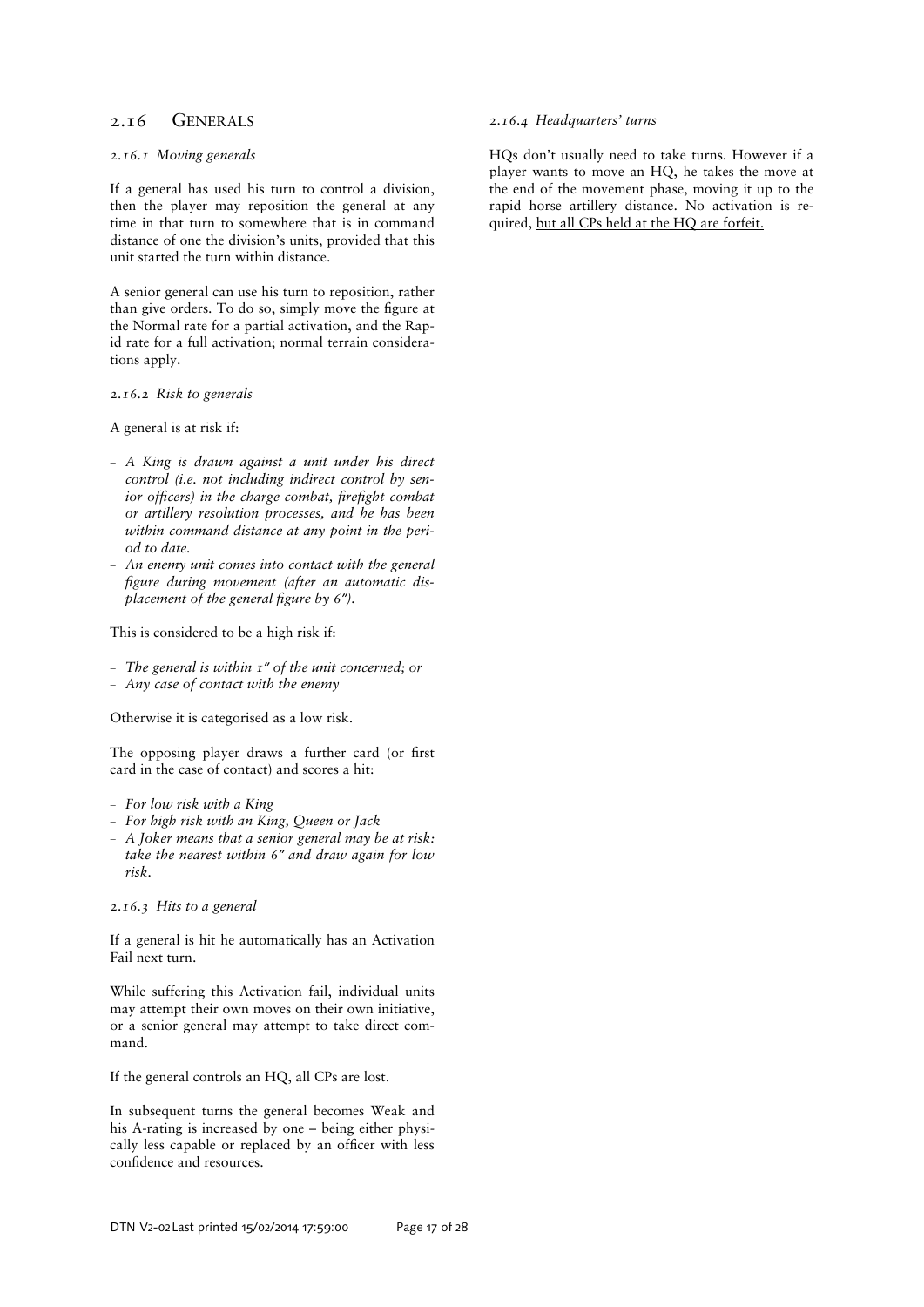# 2.17 FIREFIGHT COMBAT

## *2.17.1 Attrition Phase*

Firefight combat is resolved at the start of the Attrition Phase. The Attrition Phase is completed simultaneously for both players, after the second player's movement phase has been finished.

Firefight combat represents the exchange of small arms fire at intermediate ranges, with the participation of artillery. It simulates combat usually dominated by skirmishers. Artillery is less effective than might be thought because the crews are at greater risk from opposing fire, and if not, their targets will take evasive action.

## *2.17.2 Who takes part*

A firefight combat must be initiated by a firefight attack that takes place in the Movement phase, according to the rules on attacks and contact moves, or is a firefight carried over from the previous period. It is not enough for two opposing units to be within 2″ of each other. If this process is followed, it will be clear which units and faces are involved; the one-onone rule applies.

It is helpful to mark attacks, for example using a smoke marker when they are made in the movement phase.

#### *2.17.3 Combat pairings*

Combat is resolved as a series of combat pairs, featuring opposing faces of units (one unit may form part of more than one pair). Artillery units may be paired up either with infantry units or other artillery units – but must be within 2″ of their opponents.

#### *2.17.4 Committing SPs*

As with charge combat the process starts with each side committing SPs to the fight. Infantry units commit a maximum of 2 SPs to the front and one to each flank or rear, reduced to  $I$  SP if they have skirmish weakness. Artillery commits a maximum of one SP to any side  $-$  they may deploy guns to meet a flank threat. No more SPs can be committed than the unit has left in play.

# *2.17.5 Bonus cards*

Each side may use a bonus card if they are entitled, applicable to each combat that the unit is involved in. A Bonus card can arise from the unit being on Defend status, attached artillery or having skirmish strength. No more than one bonus card can be used.

# *2.17.6 Resolution draw*

As with charge combat, draw one card for each SP and any bonus card, and score hits on the same basis,

including that infantry only score against cavalry with Spades. A Joker inflicts hits if drawn by a unit with skirmish strength if it is using a bonus card for another reason.

If one side inflicts more hits than others, it must lose hits inflicted by Clubs, but not to the extent that it suffers more hits than the other side. For a number of reasons, casualties in this type of fight tended to be roughly equal. This rule reduces the chances of extreme differences.

A King means the same as in other combat: risk to an opposing general.

### *2.17.7 After combat*

There are no winners and losers, and there is no movement after combat, even if one side is broken through the hits suffered.

# *2.17.8 Attacking cavalry*

Cavalry units are unable to participate in firefight combat. They may nevertheless be attacked, but they may always fall back a minimum of 3″ as an alternative to accepting hits. The unit may fall back up to its normal movement allowance.

If the cavalry's attacker fails to score a hit (which require Spades), then the outcome is a draw and the cavalry can stay in position: it has been able to suppress the opposition.

# *2.17.9 Continuing combat*

A firefight combat continues into subsequent periods until one side is broken, falls back or retreats, or launches a charge attack.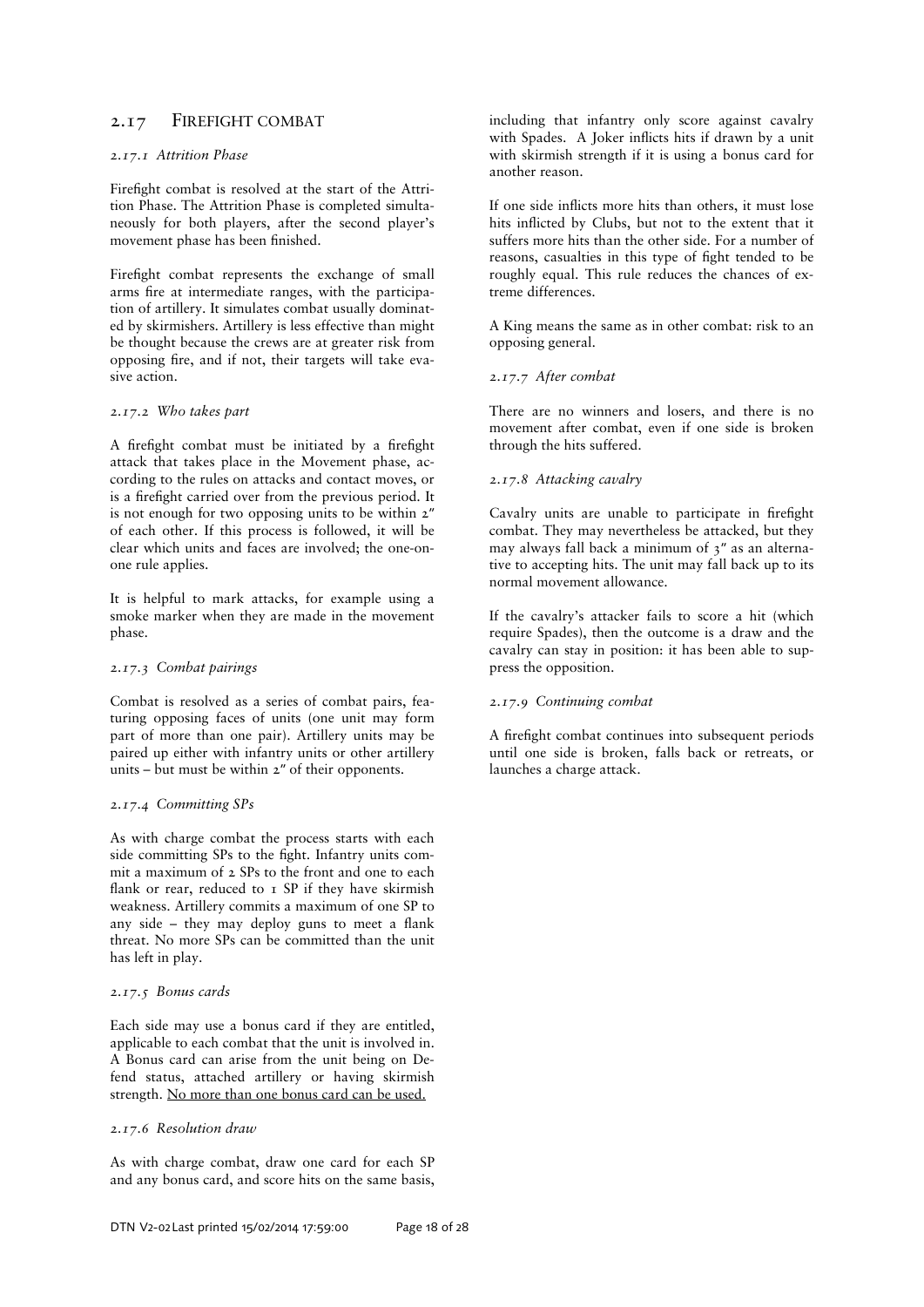# 2.18 ARTILLERY FIRE

# *2.18.1 Method*

Some artillery fire is resolved in the Artillery Check stage of the charge process, and artillery may also be included in firefight combat, but the bulk of artillery fire is conducted in this phase, which is handled simultaneously between the sides.

### This has the following aspects:

- *Firing. Fire points are placed against targets.*
- Fatigue. Units that fire get a fatigue point.
- *Resolution. Fire and fatigue points are converted into hits either during the attrition phase or later.*

### 2.18.2 *Eligibility to fire*

To fire, an artillery unit must be deployed and have a valid target in range its frontal quadrant. Units are not eligible to fire if they have taken part in:

- A Firefight combat this period, unless against cav*alry that was forced back without loss; or*
- *More than one artillery check against charging troops in the movement phase*

#### *2.18.3 Artillery ranges*

There are three categories: short, effective and long, which are up to the following distances:

|          | Short | <b>Effective</b> | Long |
|----------|-------|------------------|------|
| Light    |       | 6″               | 8"   |
| Medium   | 4″    | 8″               | 10'' |
| Howitzer | N/A   | 8″               | 10'' |
| Heavy    |       | R"               | 12'' |

### *2.18.4 Choosing targets*

Artillery units must usually select as their primary targets the closest enemy unit in their frontal quadrant, but may choose between targets that are approximately equidistant (by up to 1") or to prioritise a target that is a greater threat. The next section covers secondary targets, overhead and blind fire, which are all possibilities.

Two artillery units within 1" of each other (front corner to front corner) are treated as a single target.

# *2.18.5 Fire points*

The initial allowance of fire points for each firing unit is as follows:

- *three for short range*
- *two for effective range*
- *one for long range*
- *one for all indirect targets regardless of range*

#### 2.18.6 Reoduced fire points

The number of fire points is reduced by one for each of the following factors:

- *the firing unit has been reduced to a single SP*;
- *There is reduced opportunity to fire because of any of the following individually or in combination:* 
	- $-$  The firer has moved more than a minor amount
	- *The target has moved at more than the Normal rate.*
	- $-$  The unit has taken part in artillery check firing *against a charge attack.*

A minor amount is more than 2″ for light or horse artillery or howitzers, or  $I''$  for medium artillery. This includes changing direction at the rate of 45° per 1″. All movement by heavy artillery counts as more than a minor amount.

Two single SP units firing at the same target may combine to be treated as a single full-strength unit.

### *2.18.7 Fatigue*

All units that fire in this phase get a fatigue point; if the unit already has a fatigue point, move to immediate resolution. A single point should be denoted by a marker, such as smoke.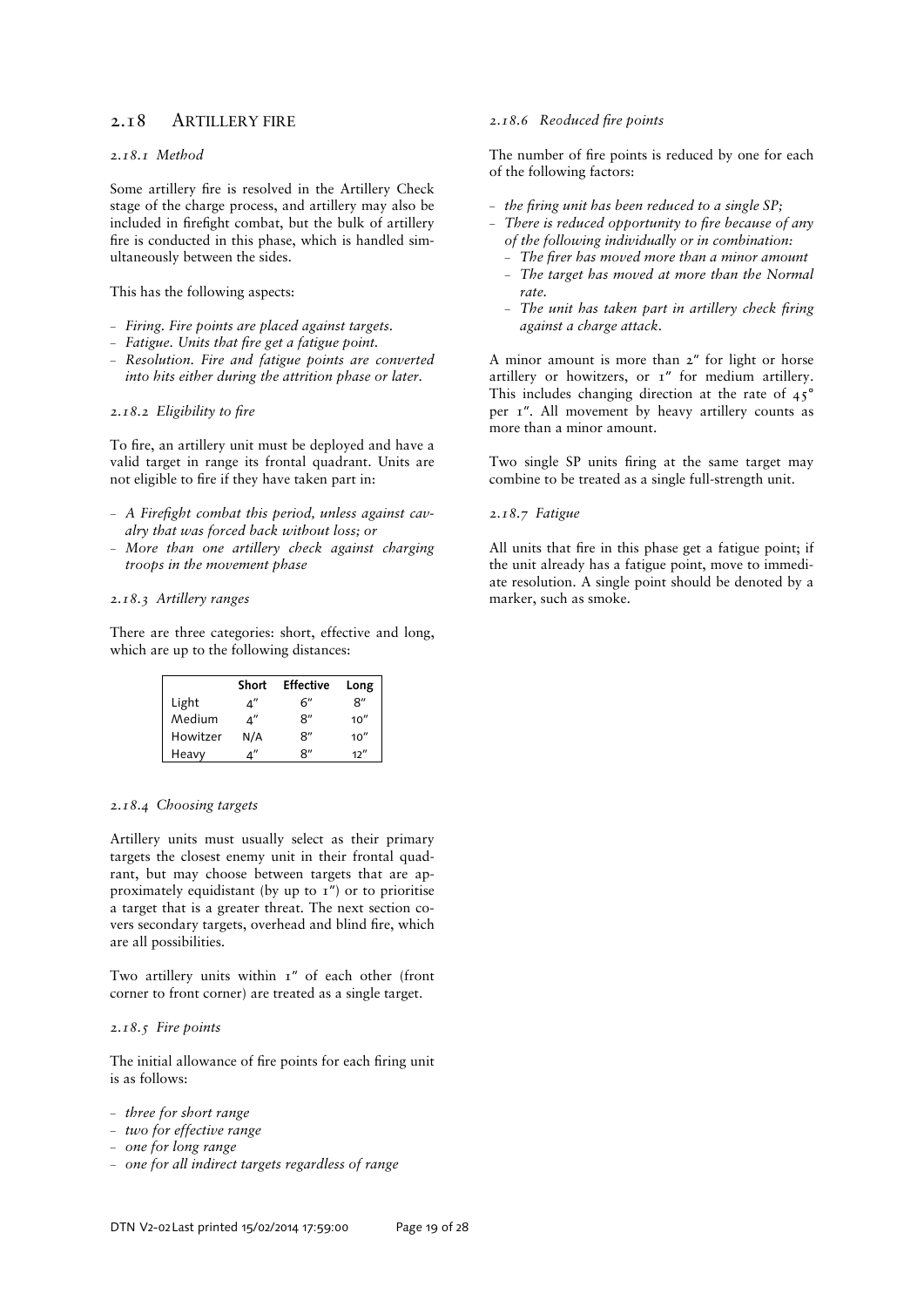# 2.19 ARTILLERY TARGETS

#### *2.19.1 General principles*

Mostly firing is straightforward: you simply select the nearest enemy unit and fire at it. However, more complex situations can be important. The following concepts guide this:

- $-$  *At up to 4<sup><i>n*</sup>, canister fire is assumed to prevail, and *this simply works by line of sight, with no overhead fire (even from howitzers), and no bouncethough (i.e. secondary) targets.*
- *At longer ranges, ordinary artillery is assumed to use shot, which can penetrate the primary target to reach a bounce-through target behind, and fire overhead in some circumstances.*
- *Howitzers at longer ranges have a stronger overhead capability, but no bounce-through.*

# *2.19.2 Bounce-through targets*

A unit behind the primary target and within the line of fire may become a bounce-through target if:

- *The primary target is outside short range and within effective range*
- *The bounce-through target is within 3″ of the front edge of the primary target and within the long range of the artillery type*
- *The bounce-through target is not in bad going or with bad going 2″ in front.*

This counts as an indirect target, so there is an additional fire point marker placed against it, though this may be reduced to zero for single SP units, etc.

### 2.19.3 Overhead fire

Artillery can fire over an intervening unit or obstacle if the latter is more than  $2''$  from the firer and the target is more than 3″ from the unit or obstacle's front edge.

For ordinary artillery the following further restrictions apply:

- *Target must be on a higher level and intervening unit on same or lower level; or*
- *Both target and intervening are on a lower level; or*
- *Intervening unit is on a lower level and target on the same level.*

In addition howitzers may fire over units/obstacles on the same level to targets on the same or lower levels.

## **2.19.4 Blind fire**

Blind fire means firing at a target that can't be seen by the firer, usually because they are on a reverse slope. It is another form of indirect fire and for ordinary artillery is best thought of as a special case of bounce-through fire, with the primary fire being aimed at an imaginary enemy unit that would be visible.

For howitzers blind fire is best thought of as a special case of overhead fire, where the ultimate target is not visible.

In both cases the basic allowance is a single fire point, which is subject to the usual reductions.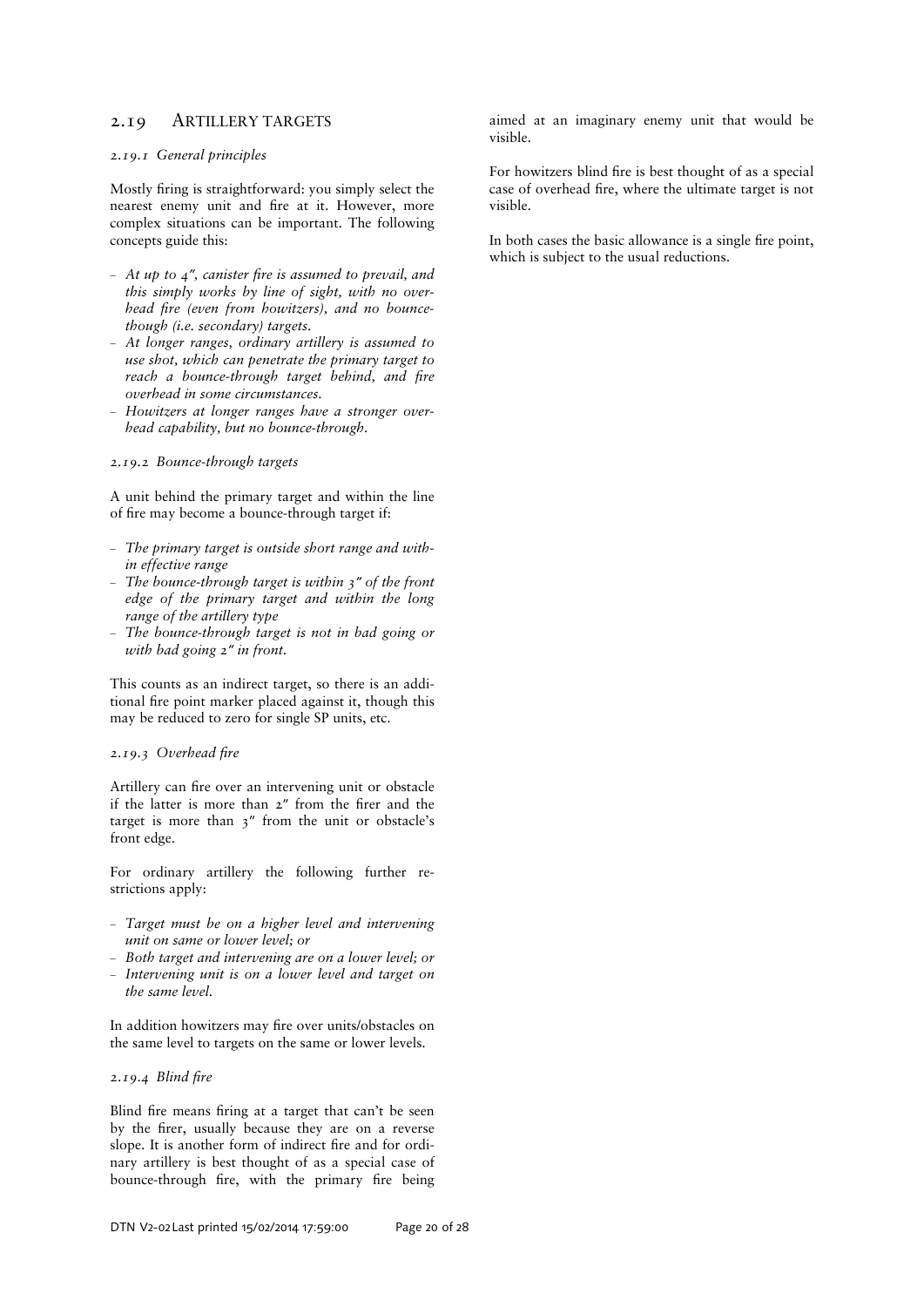# 2.20 ARTILLERY RESOLUTION

**2.20.1** When to resolve fire points

Fire points are resolved:

- *In the Attrition Phase if there are three or more points against any unit; or*
- *In the Movement Phases if the unit moves or if it is attacked*

*2.20.2 When to resolve fatigue points* 

Fatigue markers are removed:

- *When a second fatigue point is awarded; or*
- *If the unit is moved more than a minor amount*

#### *2.20.3 Resolution method*

For both types of resolution the method is similar: draw a single card for the unit (unless there are more than three target markers) and there is a hit, subject to cover qualifiers for:

- *A Spade in all cases*
- *A Club if there are two or three markers*
- *If a Diamond is drawn in the case of three markers, draw a further two cards, each of which result in a hit if they are a Spade or Club.*

#### *2.20.4 Cover*

Cover works in the same way as for charge combat and firefights, and requires the same scores for the three different grades, downgrading for partial cover. Scenario rules may provide for even better protected cover.

# *2.20.5 Danger to generals*

As stated previously, drawing a King of any denomination as part of artillery resolution indicates risk to generals, resolved in the normal way. This applies to the second draw for Diamonds, but not if the King of Diamonds is drawn at this stage for the initial draw. It does not apply to fatigue resolution.

### *2.20.6 Jokers*

A Joker may cause a hit in special cases:

- $-$  For fire points if the firing unit is a heavy unit or *howitzer.*
- *For fatigue if the unit is second-rate.*

#### *2.20.7 More than three markers*

If a unit has more than three fire points in the Attrition phase, they are all resolved. Draw one card for the first three fire points, and second card for any further points. A third card for any points beyond the sixth may only be drawn if more than one face is

subject to fire in this phase. Any fire points not resolved by these cards are removed.

# 2.21 ARTILLERY RECOVERY

#### *2.21.1 When*

Artillery recovery attempts may be made for any units with hits or fatigue markers. It takes place in the Attrition phase, and is not subject to orders.

The basic requirement for a recovery attempt is that the unit has not fired in the period, and has not been moved more than a minor amount, and not been subject to a charge or firefight attack.

#### *2.21.2 Removing fatigue markers*

If the artillery unit has a fatigue marker against it, then this is simply removed, and that comprises the sum of the recovery.

#### *2.21.3 Recovering hits*

If there are no outstanding fatigue markers, an attempt may be made to recover a hit. Draw one card for each hit. Recovery is made in the same card scores as other for other troop types, except that there is a different rule for Jokers.

If a Joker is drawn, then any and all hits are removed if the unit is elite.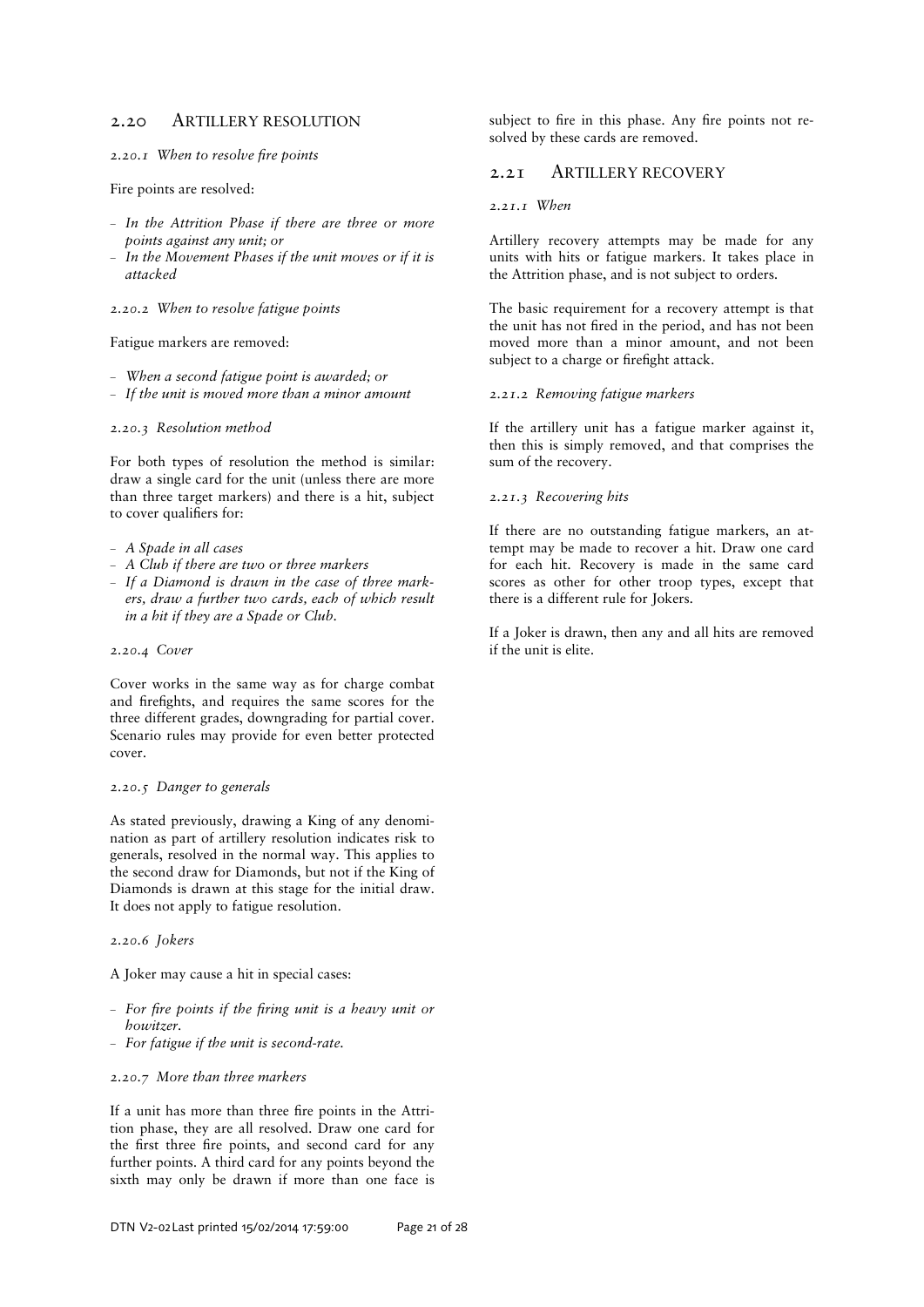# 2.22 TERRAIN EFFECTS ON COMBAT

# *2.22.1 Three levels*

The rules have defined three levels of terrain disadvantage for the various combat draws: minor, medium and severe. These reduce the likelihood of hits.

*2.22.2 Cover* 

The main factor that might create disadvantage is cover, and this applies to all types of combat:

- *Minor disadvantage are open woods and other areas of light vegetation.*
- *Medium disadvantage is typical of denser woods and lighter or more open built-up areas.*
- *Severe disadvantage comes from heavy buildings and fortifications*

### *2.22.3 Other disadvantage*

Defenders against charge attacks may benefit from other terrain that disorders or delays their opponents as they attempt to close. This includes watercourses, ditches, marshes or steep hills. This defaults as medium disadvantage, but scenario setup may specify minor or severe disadvantage.

# 2.23 END OF PERIOD

# *2.23.1 Remove expired order markers*

After the attrition phase is concluded remove expired order markers. These are any Active or Regroup markers in place; Move or Break-off markers are left in place.

# *2.23.2 End of game*

The game ends after a set number of periods, or until one of the players concedes.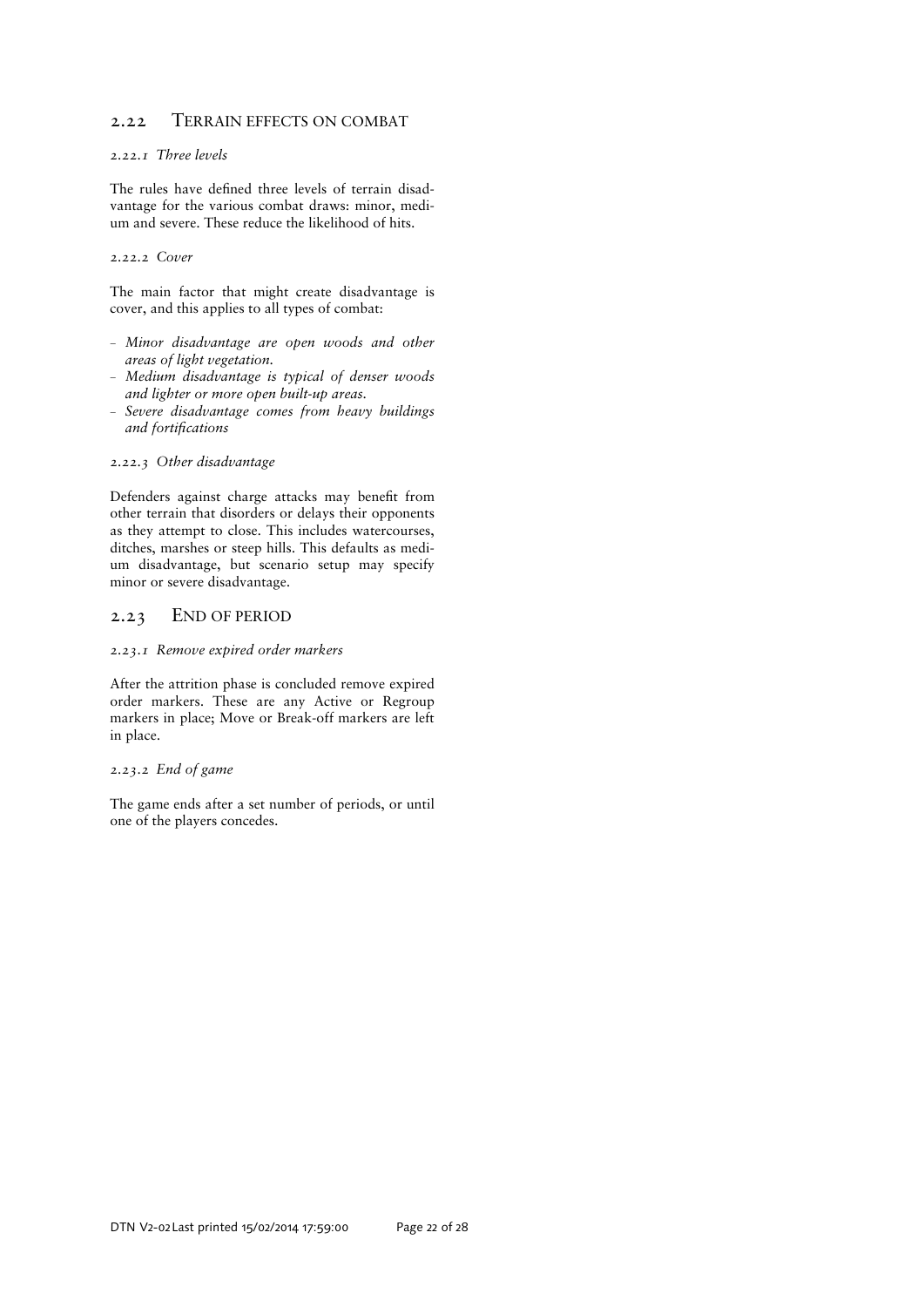# 3 CREATING A GAME

# 3.1 INTRODUCTION

# *3.1.1 Before the game*

The rules so far have concentrated on playing the game on the tabletop, with the armies and terrain as a given. This is generally what new gamers need to know first. But a large part of the rules design comes into play before the game starts, as the armies and terrain are put together. This section of the rules describes this process.

# *3.1.2 Historical model*

These rules are designed to refight historical battles. This means that there should be a clear historical starting point for each game.

The first thing, therefore, is to get hold of the historical data. This isn't always as complete as we would like, and it is always subject to interpretation. If you are impatient you can always start with data compiled for scenarios in other rule systems. I like to do my own research; it is time-consuming, but part of what the hobby is all about.

Of course there is nothing stopping players from creating fictional encounters, giving the game designer more freedom. But even these often involve taking actual historical armies, and putting them in real historical places, each of which requires the same process as a historical simulation.

# *3.1.3 Context is all*

Some rule systems specify how different unit types and named generals should be rated, all in detailed tables at the end of the rules. I dislike this approach. How you classify troops and especially generals should depend on the context of that battle. The British General Graham could be classified as Strong at Barossa in 1811, when he had to have his wits about him in a dangerous situation. But at Vitoria in 1813, under vague orders with a commander who hated subordinates to use their initiative, the same general might be classed as Weak.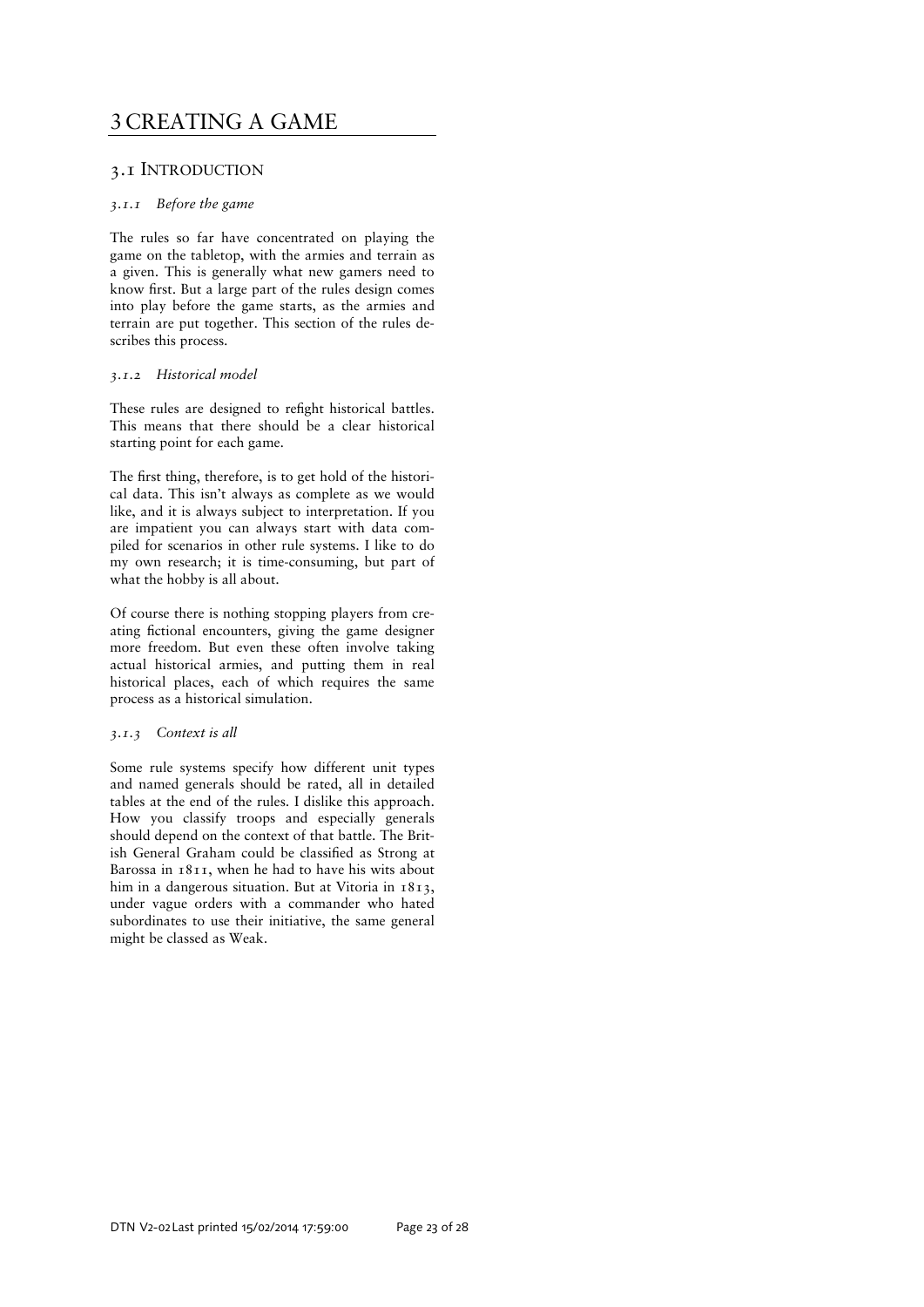# 3.2 CREATING THE ORDER OF BATTLE

# *3.2.1 Levels of command*

Ordinarily the participating armies must be sorted into four levels of command, including the Commander. Below the commander there are:

- *Corps*
- *Divisions*
- *Units*

Inevitably, real, historical armies are not organised so tidily, and it is sometimes necessary to skip a historical level of command. If you follow the method described here, this should be clear enough.

# *3.2.2 Infantry & cavalry units =rst*

The best place to start is to determine the infantry and cavalry units in play, on a bottom-up basis. The starting point is historical brigades, but units must be within the following size ranges in men:

- *Infantry: 1,800 to 3,600*
- *Battle cavalry: 800 to 1,600*
- *Skirmish cavalry: up to 800*

If historical brigades are too small, they should be combined with other units from the same division. An exceptionally weak division might comprise a whole unit in its own right.

Conversely big brigades, should be broken down, e.g. into individual regiments (often the case in the French and Austrian armies).

It is quite acceptable to arbitrarily transfer men from stronger brigades to weaker ones in the same division to make the sizes work. This is often what happened in practice.

# *3.2.3 Battle or skirmish cavalry?*

The rules allow the creation of small light cavalry units, referred to as skirmish cavalry. These have less combat value but greater manoeuvrability. Where there is a general shortage of cavalry, this is how most light cavalry will be deployed. It is also the way to represent small cavalry units attached to infantry brigades.

# *3.2.4 The commander's direct reports*

From bottom up we go top down. Who were the main officers reporting to the Commander? If there is a fully operational corps system, then these will be the corps commanders. But it is not uncommon for Commanders to manage divisions directly. Ignore theoretical creations that seem to have played little or no actual role in the heat of battle, such as Wellington's corps at Waterloo.

# *3.2.5 The divisions*

Now reconcile the top-down with the bottom up, with the definition of divisions comprising two to four units, following the historical command structure. There may be independent units left over: that's OK. More problematically two levels of command may need to be crunched into one. For example Austrian armies in 1809 typically have regiments as units, with both brigades and divisions between them and the corps commander. Where this happens, it is usually best to take the lower level – and in the Austrian example, game divisions are often historical brigades, with historical divisional generals not represented.

# *3.2.6 Allocate the artillery*

This deserves a section in its own right, and will be described in more detail below.

### *3.2.7 Corps resources*

Certain units in a corps, typically the artillery and cavalry (in infantry corps) are designated as corps resources. These may act independently, but are more usually allocated to divisions on an ad hoc basis.

### *3.2.8 Army resources*

Army resources are elite troops under the direct management of the army commander. These are typically guard formations, and reserve cavalry and artillery. These can be allocated flexibly to other commands, but tend not to act on their own initiative.

# *3.2.9 Independent units*

Finally there are units which cannot be allocated to divisions, but should not be regarded as corps or army resources either – these units are often used for independent missions. Examples are the independent Portuguese brigades (e.g. Pack's) that were part of Wellington's Peninsular army. These are usually part of a corps, but may report directly to the army command.

#### *3.2.10 Wing Commanders*

In the case of commands consisting of more than one corps, there may be an intermediate command level between the Commander and the CGs, referred to as a Wing Commander. This will tend to be in bigger games, and are best represented by a separate player. This position may be more important off battlefield than on it. Ney and Grouchy operated as Wing Commanders to Napoleon in 1815, but it is entirely superfluous to represent them if Napoleon is on the field at the same time, e.g. at Waterloo or Ligny. However if you were fighting Ligny and Quatre Bras in the same game (ambitious, but feasible in these rules), you would need to have Ney as a Wing Commander.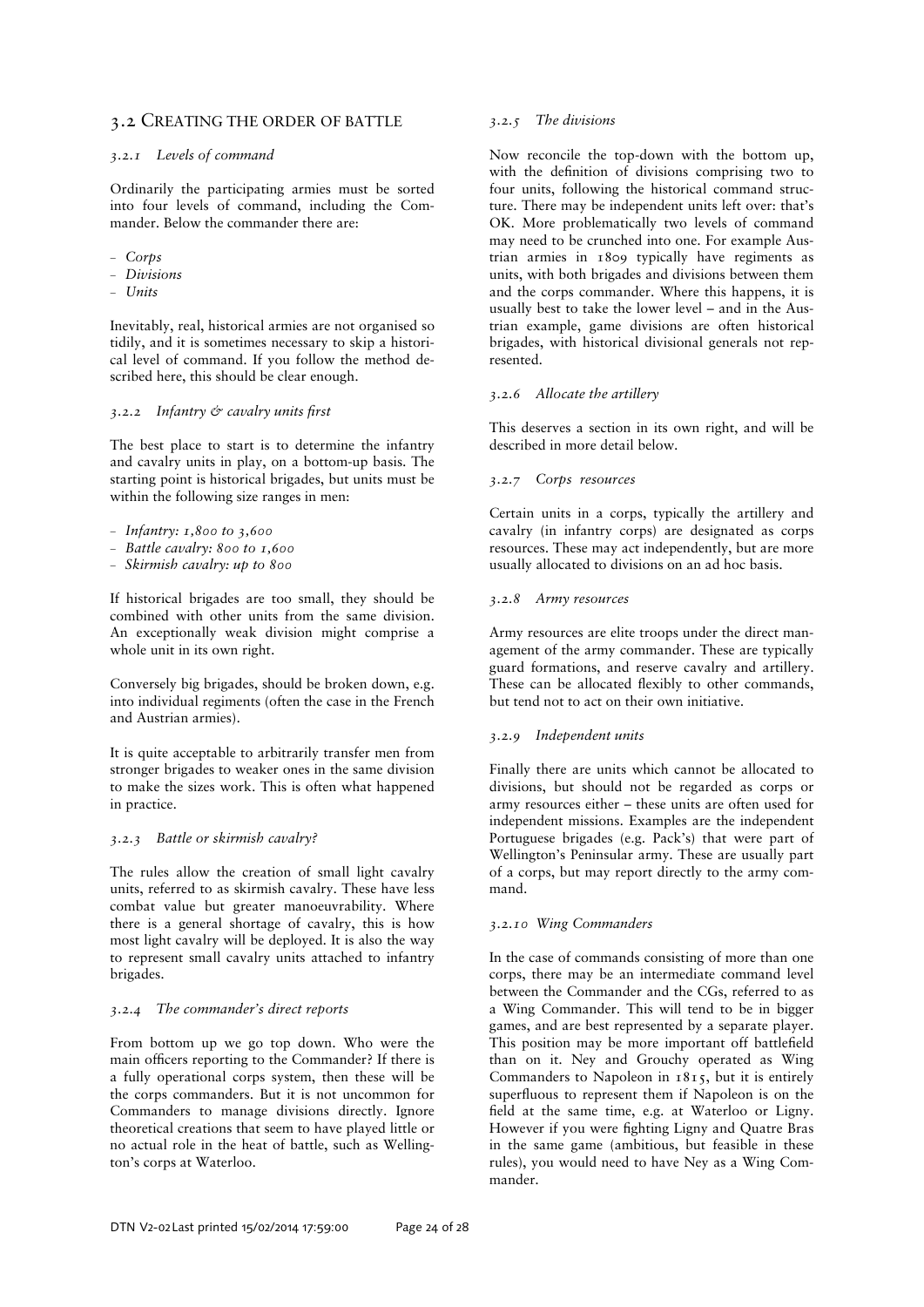# 3.3 GENERALS AND COMMAND

#### *3.3.1 Levels of command*

In the rules there are basically three levels of general:

- *Commanders, who have an HQ with*
- *CGs, who command a number of divisions*
- *DGs who control two to four units*

From the above it should usually clear which level a particular general falls under. However, if you are not sure if a general is a DG or a CG (e.g. his "corps" consists of just two to four units, but he still reports directly to the Commander), then he is a DG for rules purposes. A game division is a powerful form of command, and much easier to control than a gang of independent units – so they should be used as often as possible.

*3.3.2 HQs* 

These are usually reserved for the Commander and any Wing Commanders; occasionally they may be given to a CG, if operating beyond the normal reach of the main HQ (e.g. Graham at Vitoria).

Each HQ must be given a C rating in even numbers from 4 to 12. The best system is to allocate a base rating, and then move it up or down a level if circumstances warrant. The base rating depends on the number of infantry and cavalry units under direct command, i.e. without an intermediate HQ (count skirmish cavalry as half a unit):

- *<sup>C</sup>10: 16 or more*
- *<sup>C</sup>8: 11-15*
- *<sup>C</sup>6: 6-10*
- *<sup>C</sup>4: 5 or fewer*

Weak HQs are downgraded a level (subject to the minimum), and strong ones upgraded. This mainly reflects the level of resources available, rather than competence. Wellington, for example, was one of the period's best generals, but had a small HQ; his HQ should not be upgraded, and could even be downgraded as weak – though the general's high level of moral authority did mitigate lesser resources somewhat.

Note that C<sub>4</sub> and C<sub>6</sub> are identified with the command figure, and do not exist separately (they are small enough to do so); this gives extra mobility.

# *3.3.3 Character ratings*

All Generals must then be given a character rating, being strong, weak or normal. This affects their ease of activation.

Wargamers will be very familiar with this sort of exercise, but to get into the spirit of simulation, usually based on a general historical assessment of their

performance in the battle concerned, or their whole career. This approach needs a great deal of caution.

First, for figures representing players, the rating should not reflect the quality of the original's judgement. This should be supplied by the player!

Second, hindsight isn't true simulation. Ratings should be based on what was known about a person at the battle's start – otherwise the player knows something the original did not. The cards do the rest.

Third, context matters. The particular circumstances of the battle may affect the rating. Relationships between the officer and the commander matter a lot; it makes a difference to Ney whether his order comes from Napoleon or from Soult or Massena. Also orders matter. At Vitoria, Graham was given vague orders, which, combined with the Wellington's usual attitude to initiative amongst his subordinates, means that this officer should be downgraded for that battle.

If in doubt, rate a general as Normal. Almost all DGs should be rated at this level.

### *3.3.4 A rating*

This normally follows from the character rating, and the defaults are as follows:

| - Strong |  |
|----------|--|
| - Normal |  |
| - Weak   |  |

Players may wish to vary these ratings, of course.

*Note: awarding generals both a three level character rating and an A rating is a bit clumsy. The original intention was for the character rating to take a bit more strain (aggressive, unreliable, charismatic, etc.), but this created more design problems than could be resolved in time for this version. On the other hand character derives what happens when a Joker is drawn on the activation draw, so could not be left out. Later versions of the rules will tidy this up.*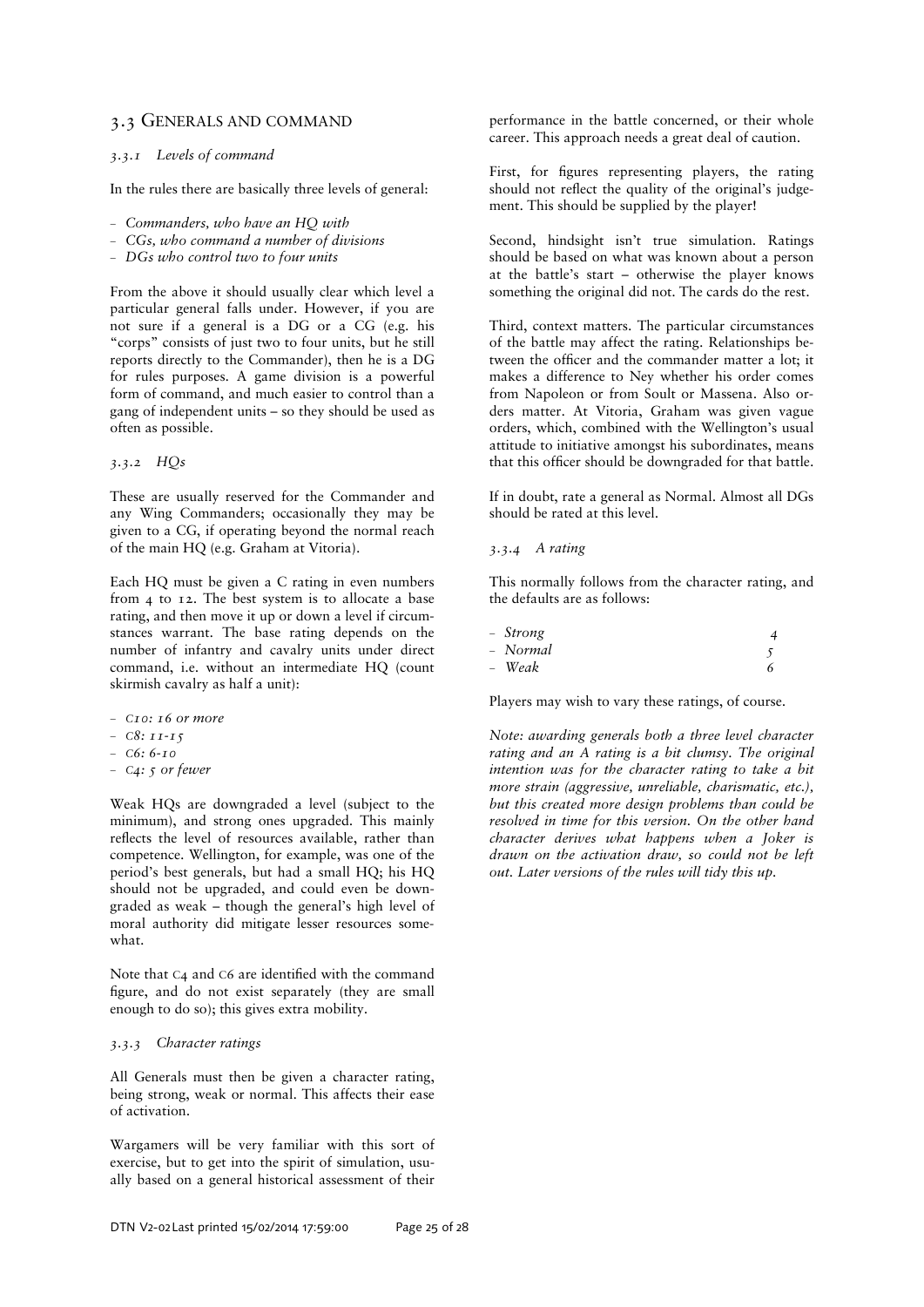# 3.4 UNIT RATINGS

# *3.4.1 Morale rating*

The morale rating reflects a unit's stamina, i.e. its ability to withstand punishment. It is the minimum card required to pass an artillery check, and is also used to calculate SPs. This is how they should be allocated, together with the usual wargames description for the quality level:

- *M2, Guard: specially favoured elite with preferential resources, extra training and a lot to live up to.*
- *M3 Elite: selectively recruited from usually the top 10% and keen to prove they are worth it.*
- *M4 Veteran. Best quality troops not selectively recruited. Strong cadres who know their men well.*
- *M5 Trained. Basic quality recruits who have the basics of warfare in their grasp.*
- *M6 Conscript. These troops are thought by the generals to have some critical weaknesses, be it in training or cadres or morale.*
- *M7 Raw. Regarded as highly suspect.*

The narrative gives you a flavour of what's required. For cavalry this should reflect the men rather than the quality of their mounts – but heavies are often elite.

## *3.4.2 Strength points*

Each unit is given a starting SP level based on their strength and morale rating. Use the following table, showing the number of men for each SP; round fractions to the nearest whole number, but try to balance out at divisional level.

| Morale | <b>Infantry</b> | Cavalry |
|--------|-----------------|---------|
| M2     | 250             | 150     |
| MЗ     | 300             | 200     |
| Μ4     | 400             | 250     |
| M5     | 500             | 300     |
| м6     | 600             | 350     |
| М7     | 700             | 400     |

#### *3.4.3 Unit strengths & weaknesses*

Beyond their SP levels, units have particular strengths and weaknesses which affect their performance in combat. These are described in more detail below. Strengths are shown by upper case letters, weaknesses by lower case.

Generally speaking veteran units may have one strength, and elite units one or two. Likewise weaknesses should be reflected only in poor quality units but don't overdo this, as poor quality units run low on SPs very quickly and don't need to be made weaker in the same way.

#### *3.4.4 Skirmish: S or s*

Infantry with skirmish strength have a high proportion (One third or more) who are trained to skirmish and fight as individuals. They get a bonus card in firefight combats and charge combats in bad going. This is typical of veteran French and late Prussian infantry.

Skirmish weakness implies no skirmish capability, and is very rare in this era. These units deploy a maximum of one SP forward in firefights, and 3 forward in charge combats in bad going.

S may also be used to denote skirmish cavalry units.

# *3.4.5 Drill: D or d*

Well drilled infantry can deploy into thin lines readily and maintain linear formations under combat pressure. They get a bonus card in charge combat in good going. Typical of veteran British infantry, but few others below elite.

Drill weakness is typical of newly recruited conscripts, who tend to use dense columns.

#### *3.4.6 Heavy H*

Large men and horses used in heavy cavalry units. Heavies get a bonus card in charge combat in good going. There is no equivalent weakness.

#### *3.4.7 Mounted: M or m*

Well mounted cavalry have extra impact in charge combat. This can be counted in addition to the H benefit for elite units, but it can apply to light cavalry too. A bonus card is awarded for all charge combat.

Badly mounted cavalry have reduced effectiveness in charge combat.

# *3.4.8 Activation levels*

Units may be required to activate on their own, not as part of a division. The Activation, or A, level corresponds to the card rank required for full activation, together with the generalship character rating used to interpret Jokers. These default to the following, depending on unit role:

| Unit type       | A rating | Character |
|-----------------|----------|-----------|
| Default         |          | Weak      |
| Corps resources | ĥ        | Normal    |
| Independent     | 5        | Normal    |
| Army resources  | R        | Weak      |

These may be varied. A well-led independent advance guard unit might be rated the as a strong DG (A4S).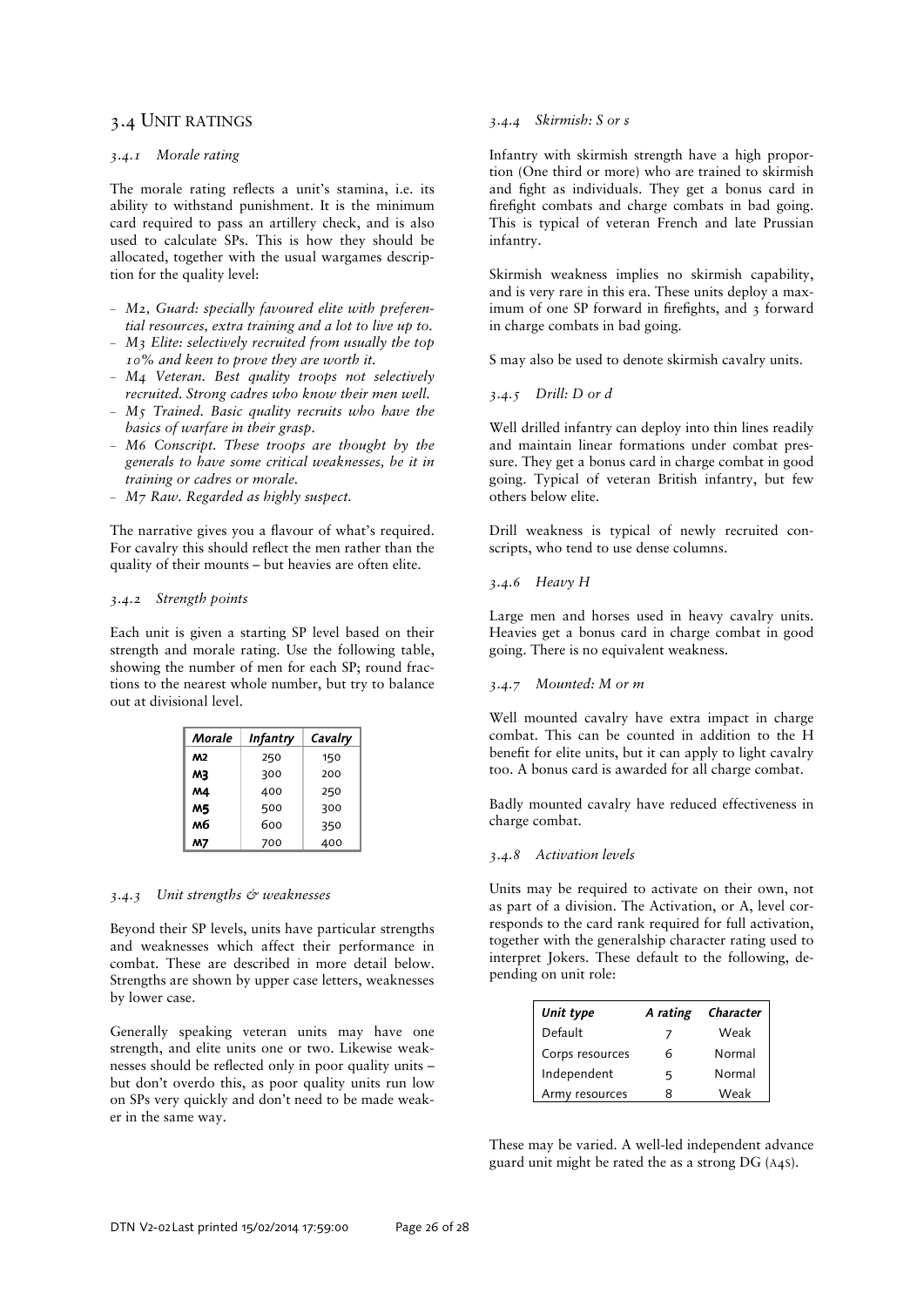# 3.5 ARTILLERY

# *3.5.1 Basic principles*

Artillery is dealt with on a more abstract basis than infantry and cavalry, as the game units only occasionally correspond to actual historical ones. They are best thought of as a generalised capability.

Generally speaking, there is one unit for every 12 historical guns, or 8 if they are heavy. Decide on the total number of units first, best done at corps level, and then allocate to type as best you can. There will usually be a bit of fudging.

# *3.5.2 Artillery weight*

There are three basic weights: heavy, medium and light. Heavy comprises 12pdrs. 8/9pdrs and most 6pdrs are classed as medium. Other 6pdrs are classed as light, along with 3/4pdrs.

Which 6pdrs are light? I have moved away from weapon and ammunition characteristics being the determinant of this, to considering things like ammunition supply. For this reason most horse artillery 6pdrs are classed as light, though not those of the well-resourced French Imperial Guard.

# *3.5.3 Howitzers*

Howitzers were a very different type of weapon to other artillery pieces, and they were used in large numbers in the wars. However they are easy to ignore since they were usually parcelled up one or two at a time to six or eight gun batteries. Only the Prussians established full-time howitzer batteries – but it was probably quite common to concentrate howitzers on the battlefield. I like to provide each corps with a concentrated howitzer unit if they had a minimum of eight pieces across the corps, apart from horse artillery. Some players may not want to bother with this – but I like howitzer models to be on the table.

Howitzers are mostly medium or light (it makes no difference which). However Prussian 10pdrs and Russian heavy unicorns are heavy. This makes a difference only as to the whether there are 12 or 8 to a unit.

# *3.5.4 Battalion guns*

Light guns assigned to direct infantry support and controlled by battalions or regiments should be kept out of the artillery calculations. They may contribute towards a "discipline" strength, or, more likely, offset a weakness. Austrian brigade batteries, however, go into the mix and are treated as corps assets.

# *3.5.5 Horse artillery*

All artillery described as such is treated as horse artillery, including Austrian cavalry batteries.

# *3.5.6 Quality*

Artillery is split between normal, elite and secondrate. To keep things simple, this just affects fatigue and recovery. The elite and second-rate classifications should be used sparingly. I class French Guard and British RHA as elite. Prussians are mostly secondrate.

# *3.5.7 An allocation method*

I usually decide the number of units across the whole army first. Count the overall number of heavy guns, divide by 8, followed by other guns, divided by 12. Remember that often howitzers attached to heavy batteries aren't heavy, especially in the French and Austrian armies. Round to the nearest whole number, though beware of rounding one side up and the other down if they are less than 0.5 different.

Then allocate these units to corps, doing the same exercise at this level, but rounding so as the overall number of units is preserved.

Then allocate to type. If there are at least eight horse pieces, and/or at least eight howitzers (not counting any that are part of horse batteries), make sure the corps has at least one unit of the respective type; otherwise merge them with ordinary foot artillery. Create a heavy unit if there are at least six heavy pieces, A single Austrian heavy battery (4 guns plus 2 medium howitzers) doesn't rate; a single French one (6 guns plus two medium howitzers) does. Allocate the remainder as seems most fitting; if in doubt it is a medium foot unit.